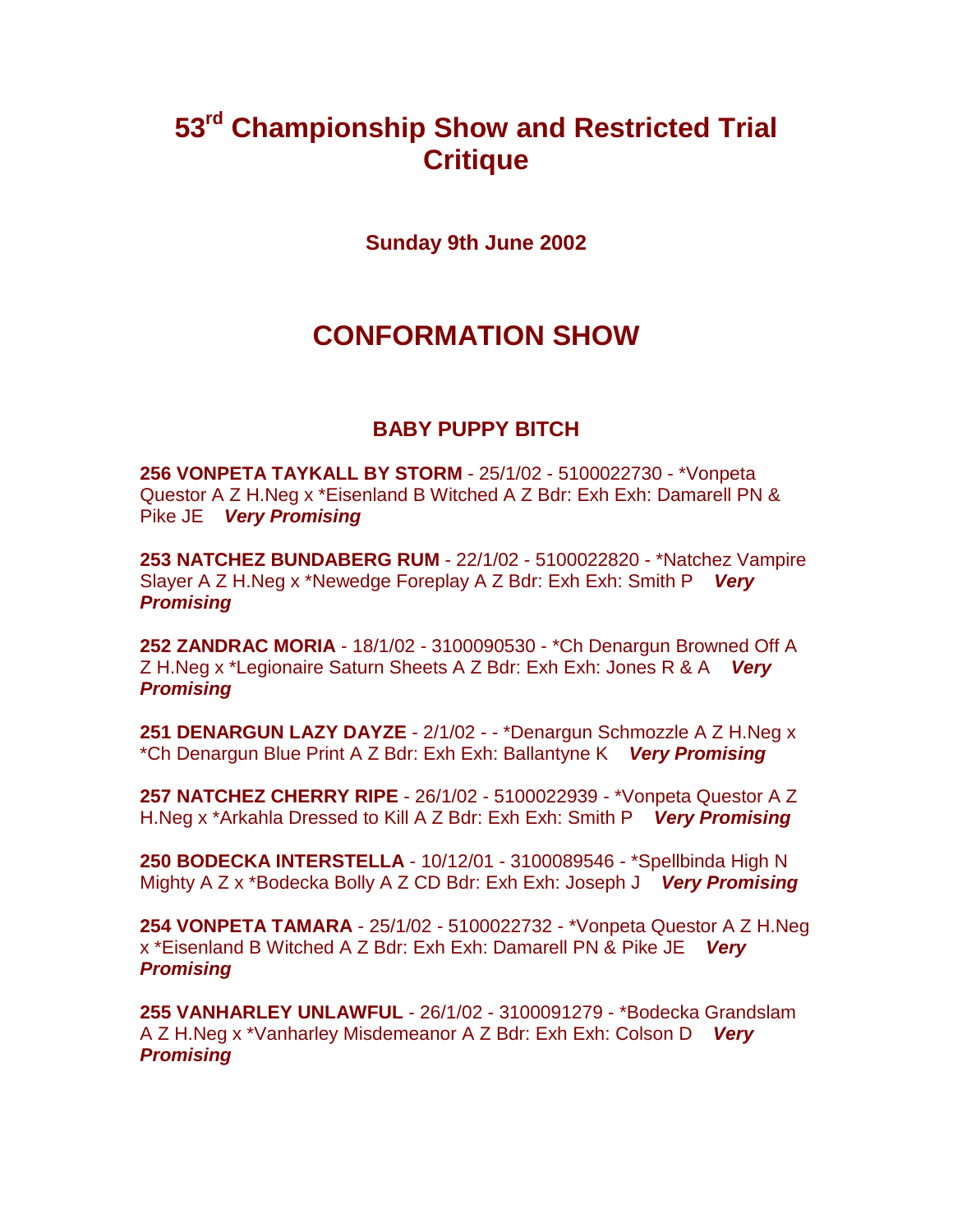**259 BRUANGIE WILLOW MIST** - 21/2/02 - 5100023364 - \*Lassland Thunda Downunda A Z H.Neg x \*Bruangie La Lola A Z Bdr: Exh Exh: Corlett V & K *Promising*

**260 JANNIRE ARWEN** - 1/3/02 - 3100092536 - \*Kazkiri Shaquille A Z H.Neg x Vanharely Jewel O Fire A Z Bdr: Robinson A Exh: Robinson A/Symes N *Promising*

**258 SHAITAN NO ECHO** - 19/2/02 - 5100023456 - \*Rhosyn Kriskross A Z H.Neg x \*Shaitan Gold Digger A Z Bdr: Phillis J (Mrs) Exh: Saint I & B/Phillis J (Mrs) *Promising*

# **MINOR PUPPY BITCH**

**268 VONDOUSSA FAITH NO MORE** - 4/11/01 - 5100021878 - \*Ch Leitungen Prince Rowdy A Z H.Neg x \*Feldbach Devine Intalude A Z Bdr: Exh Exh: Hueppauff A/Lloyd M

## *7 months Very Promising*

*Medium strong, well pigmented, well proportioned bitch of very good type. Very good feminine head with good eye colour. Stands with high wither, firm back, well moulded croup. Very good fore and hindquarter angulation. Good fore and very good underchest development, for her age. Stands correct in front with clean straight bones and very good height to depth ratio. Steps correct going and coming, very good ground covering movement.*

**262 BRONZEHUND FIRE DANCER** - 17/9/01 - 3100085359 - \*Sing Ch Nitro v Tronje a Z (Imp Sing) x \*Ch Bronzhund Chameleon A Z Bdr: Exh Exh: Urie I

## *9 months Very Promising*

*Medium strong, very well proportioned bitch of very good type. Very good head and expression, medium eye colour, high wither, firm back and a well moulded croup. Very good fore quarter angulation, where the upper arm should be slightly longer and very good hindquarter angulation. Very good fore and underchest development for her age. Stands correct in front with good height to depth ratio. Steps correct going and coming. Very good ground covering movement.*

**276 BRUANGIE VESTA** - 29/11/01 - 5100021894 - \*Rhosyn Kriskross A Z H.Neg x \*Bruangie Hearts Desire A Z Bdr: Exh Exh: Corlett V & K

## *6.5 months Very Promising*

Medium strong, slightly elongated bitch of very good type. Good head and expression where the eye colour could be darker. Good wither, firm back and a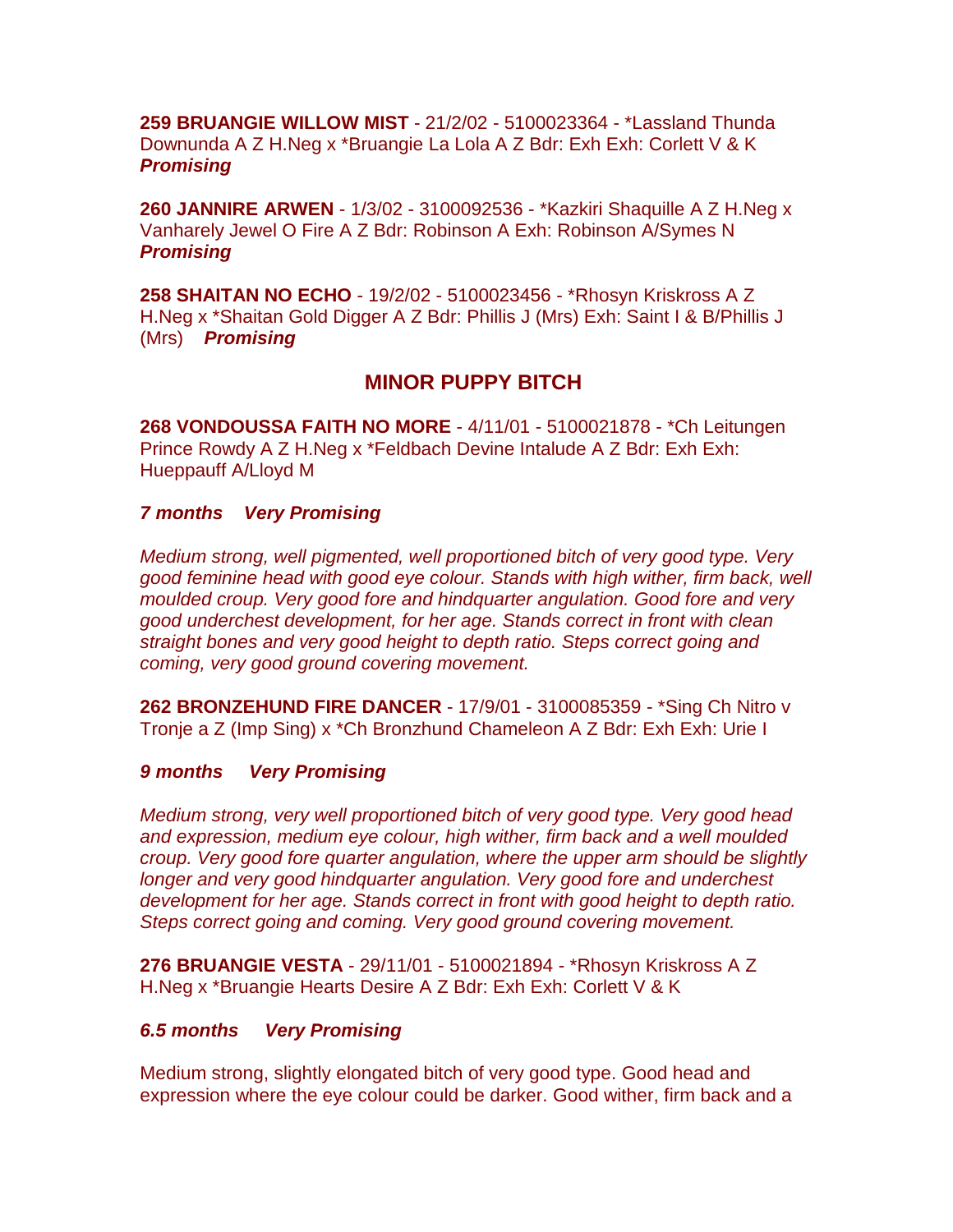well moulded croup. Good fore quarter angulation, where the upper arm should be better laid and very good hindquarter angulation. Stands correct in front with good height to depth ratio. Steps correct going and coming where the elbows should remain firmer. Very good ground covering movement.

**275 TAURORN KRYSTAL SHIMMER** - 18/11/01 - 5100021849 - \*Adelora Marcus A Z H.Neg x \*Delaforce Cool Runnings A Z Bdr: Wellman G Exh: Phillis J/Mayne B/Wellman G

## *7 months Very Promising*

*Medium strong, well pigmented, well proportioned bitch of very good type. Very good feminine head and expression, medium eye colour. Very good wither, firm back, well moulded croup. Very good fore and hindquarter angulation. Very good fore and underchest development for her age. Stands correct in front. In stance presents with much harmony. Steps correct going and coming. Very good ground covering movement, where ideally the wither line should remain a little higher.*

**269 DENARGUN EVERY WIDGE WAY** - 5/11/01 - 3100090400 - \*Ch Denargun Browned Off A Z H.Neg x \*Denargun Centenary A Z Bdr: Exh Exh: Ballantyne K

## *7 months Very Promising*

*Medium strong, very well pigmented bitch of very good type and proportions. Good head and expression, with very good eye colour. High wither, firm back and a well moulded croup. Very good forequarter angulation, where the upper arm should be slightly longer, very good hind quarter angulation. She has very good height to depth ratio. Stands correct in front with clean straight bones. Steps correct going and coming where the elbows should remain a little firmer. She has very good ground covering movement, where the reach should be a little more effective.*

**265 DARKKNIGHT INDECENT OFFA** - 7/10/01 - 5100021678 - \*Adelora Marcus A Z H.Neg x \*Rhosyn Koffee A Z Bdr: Exh Exh: Halling D

# *8 months Very Promising*

*Medium strong, well proportioned bitch of very good type. Strong, but still feminine head, where the eye colour should be darker. High wither, firm back, the croup is of good lay but could be slightly longer. Very good fore and hindquarter angulation and very good fore and underchest development for her age. Stands correct in front, steps slightly narrow going and coming where the elbows should remain a little firmer. Very good ground covering movement.*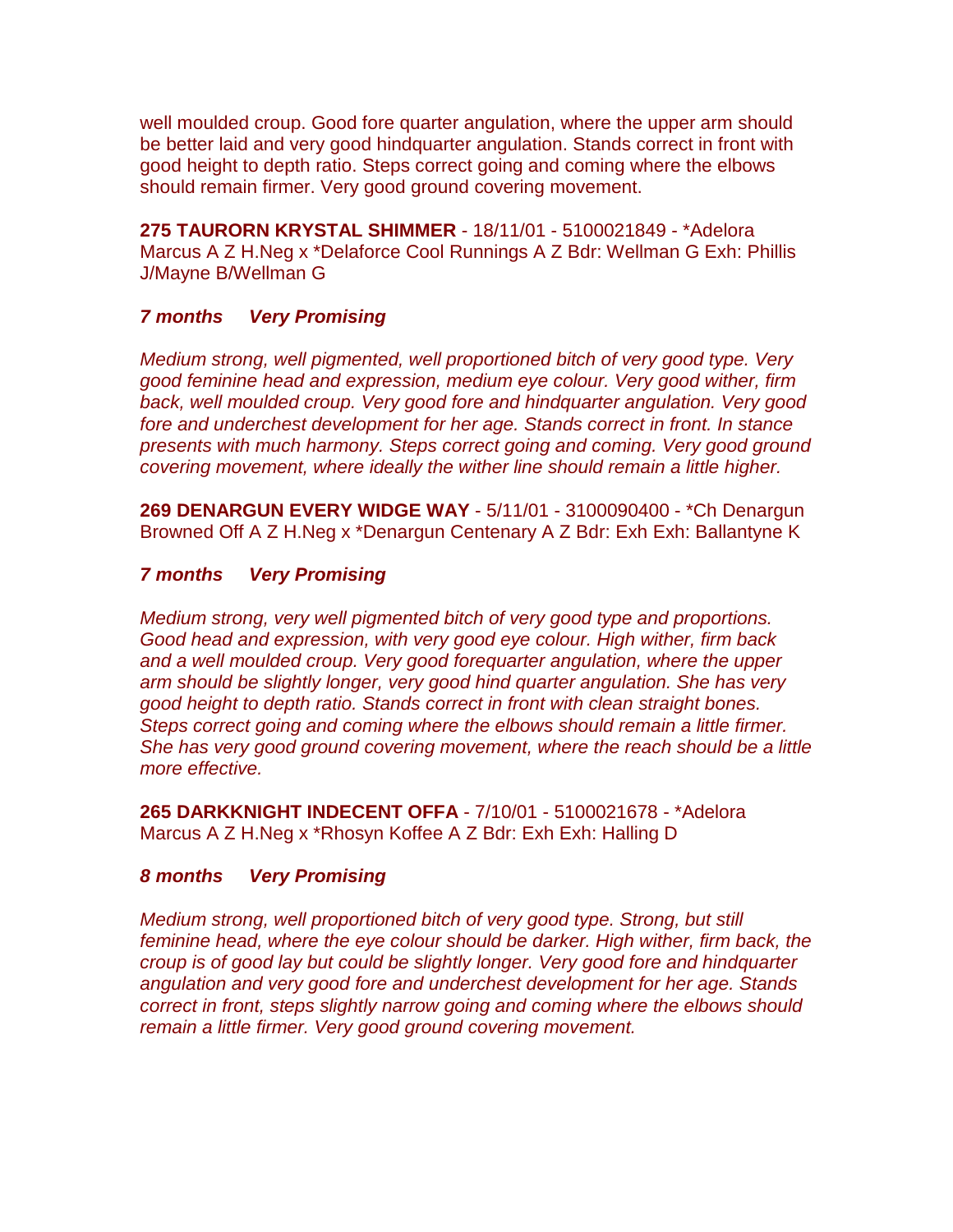**270 VONDOUSSA FIRE N ICE** - 4/11/01 - 5100021881 - \*Ch Leitungen Prince Rowdy A Z H.Neg x \*Feldbach Devine Intalude A Z Bdr: Exh Exh: Hueppauff A/Lloyd M

# *7 months Very Promising*

*Medium strong, well pigmented, very well proportioned bitch of very good type. Feminine head with very good expression and medium eye colour, very good wither, firm back and a well moulded croup. Very good fore and hindquarter angulation. Stands correct in front with good height to depth ratio. Steps correct going and correct coming where the hocks and elbows should remain firmer. Very good ground covering movement where the firmness and ligamentation is convincing.*

**264 DELLARESS ARMANI** - 6/10/01 - 3100085369 - \*Ch Leitungen Prince Rowdy A Z H.Neg x \*Allinka Rakish A Z Bdr: Exh Exh: Colenso J

# *8 months Very Promising*

*Strong, substantial, well proportioned bitch of very good type. Very good head*  and expression with very good eye colour, very good wither, firm back and well *moulded croup. Very good fore and hindquarter angulation with pronounced fore and underchest development for her age. Stands correct in front. Steps correct going and coming with good firmness of hocks and elbows. Very good ground covering movement, where the wither should remain a little higher.*

**261 GILARISHA CORKA** - 12/9/01 - 5100021756 - \*Ch Leitungen Prince Rowdy A Z H.Neg x \*Alimanda Gila A Z Bdr: Archbold I & R Exh: Lines T/Archbold I & R

# *9 months Very Promising*

*Medium strong, slightly elongated bitch of very good type. Very good head and expression with desired eye colour, good wither, firm back, croup is of good lay but could be slightly longer. Good forequarter angulation, where the upper arm should be better laid and very good hind quarter angulation. Good fore and underchest development for her age. Stands correct in front, steps correct going and coming where the hocks and elbows should remain firmer. Has very good ground covering movement where the back should remain firmer.*

**267 GEWALT BASIC INSTINCT** - 21/10/01 - 5100009936 - \*Rhosyn Kriskross A Z H.Neg x \*Karraine Secret Gift A Z Bdr: Exh Exh: Crozier S & V

# *8 months Very Promising*

*Medium strong, well proportioned bitch of very good type. Very good head and expression with very good eye colour, good wither, firm back, croup is of good*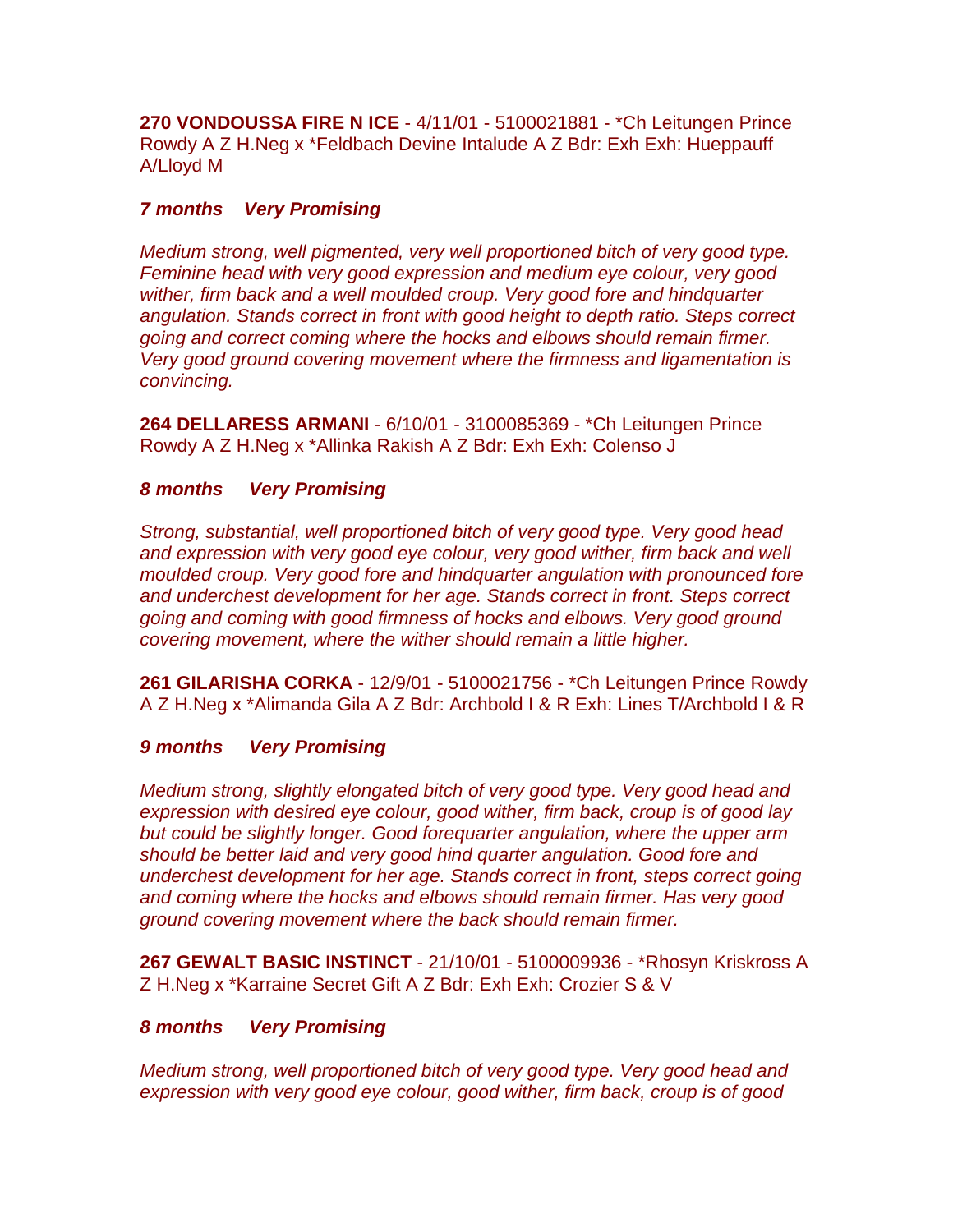*lay but could be slightly longer. Very good fore and hindquarter angulation. Stands correct in front, steps correct going and coming where the elbows and hocks should remain firmer. Good ground covering movement where the drive should be more effective.*

**277 AWATEA WANNA KISS** - 1/12/01 - 3100087986 - \*Xiro v patersweg a Z H.Neg (Imp Gmy) x Awatea Panna Hanna Bdr: Exh Exh: Grigons F & C

## *6 months Very Promising*

*Strong, substantial, slightly elongated bitch of very good type. Very good head and expression, where the eye colour should be a little darker. Normal wither, firm back, the croup is of good lay but could be slightly longer. Very good fore and hindquarter angulation. Stands correct in front with clean straight bones. Steps slightly loose going and correct coming. Very good ground covering movement, with correct sequence of steps.*

**263 BABENBERG AUSPICIOUS ONE** - 29/9/01 - 5100021331 - \*Troy vd Noriswand a Z H.Neg (Imp Gmy) x \*Hagenstolz You're a Ziggy A Z Bdr: Delucia J & J Exh: Delucia J & J/Seidl J

#### *8.5 months Very Promising*

*Strong, substantial, well proportioned bitch of very good type. Strong, but feminine head with medium eye colour. Good wither, firm back and slightly steep croup. Good forequarter angulation and very good hindquarter angulation where the upper arm should be better laid. Stands correct in front. Steps correct going with good firmness of hocks, correct coming where the elbows should remain a little firmer. Good ground covering movement, where the reach should be more effective.*

## **PUPPY BITCH**

**279 FUTASHAND BRONZIN BABE** - 25/6/01 - 3100081311 - \*Ch Denargun Browned Off A Z H.Neg x \*Hagenstolz Skywitch Bdr: Exh Exh: McPherson A & A

## *11.5 months Very Promising*

*Medium strong, very well pigmented, harmoniously constructed bitch of excellent type. Very good feminine head and expression with good eye colour, high wither, firm straight back, the croup is of good lay but could be slightly longer. Very good fore and hindquarter angulation and very good fore and underchest development for her age. Very good height to depth ratio. Stands correct in front, steps slightly wide going and correct coming with good firmness of hocks and elbows. Powerful, dynamic, far reaching movement, exhibiting correct top and underline.*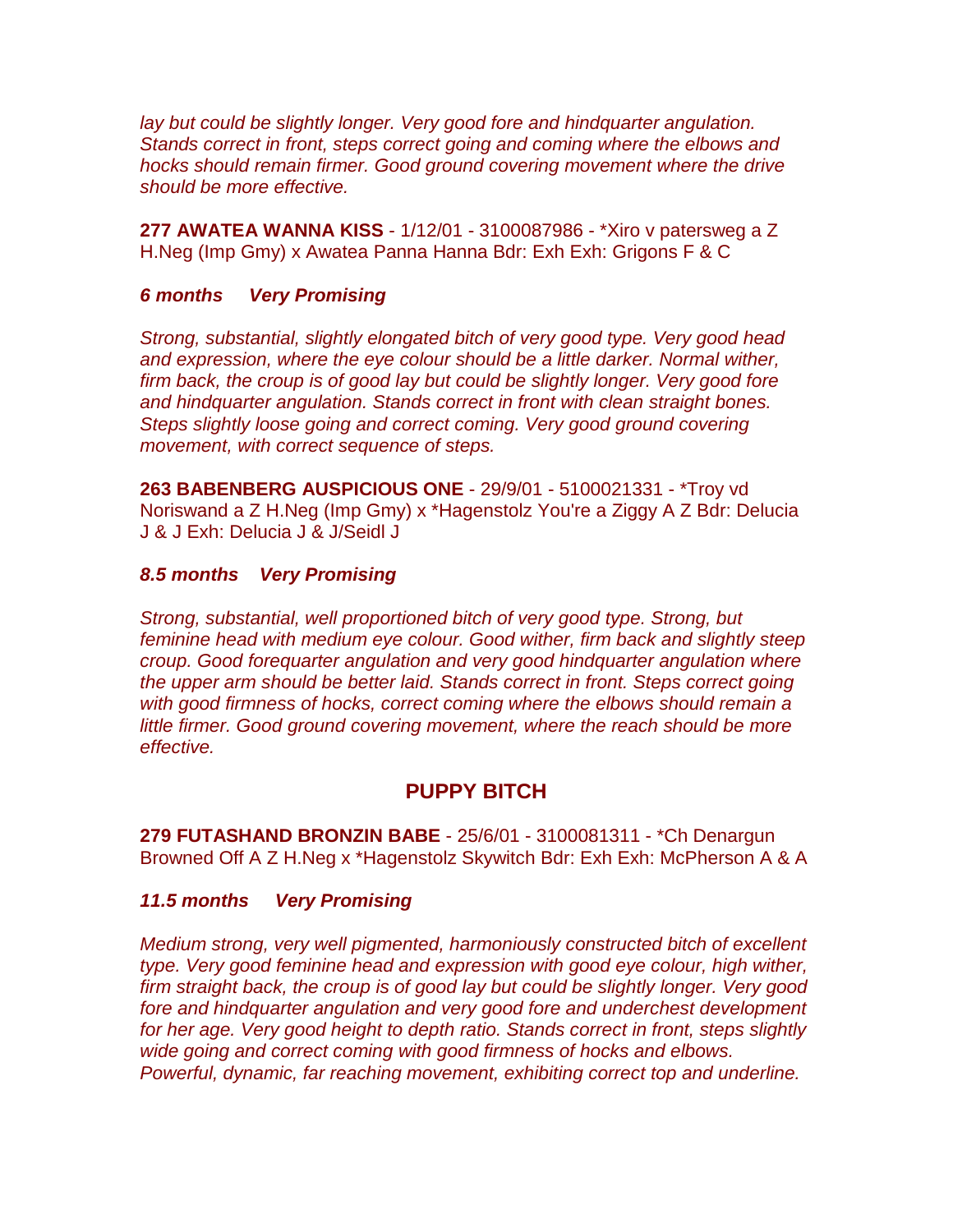**277 AWATEA WANNA KISS** - 1/12/01 - 3100087986 - \*Xiro v patersweg a Z H.Neg (Imp Gmy) x Awatea Panna Hanna Bdr: Exh Exh: Grigons F & C

## *6 months Very Promising*

*Strong, substantial, slightly elongated bitch of very good type. Very good head and expression, where the eye colour should be a little darker. Normal wither, firm back, the croup is of good lay but could be slightly longer. Very good fore and hindquarter angulation. Stands correct in front with clean straight bones. Steps slightly loose going and correct coming. Very good ground covering movement, with correct sequence of steps.*

**284 KEEDARA AIKO** - 17/8/01 - 5100021003 - \*Leberhine Ijaz A Z H.Neg x \*Bruangie Indra A Z Bdr: Exh Exh: Phillis J/Mayne B

## *10 months Very Promising*

*Very strong, very substantial, but still feminine bitch of very good type. Strong but still feminine head with medium eye colour. High wither, firm back, croup is of good lay but could be slightly longer. Very good fore and hindquarter angulation. Pronounced fore and underchest development for her age. Stands correct in front, steps correct going and coming. Powerful, dynamic, far reaching movement where the firmness of ligamentation is convincing.*

**286 RHOSYN VITAL SPLASH** - 9/9/01 - 5100021078 - \*Rhosyn Kriskross A Z H.Neg x \*Rhosyn Chicago Hope A Z Bdr: Exh Exh: Collins SJ & C

## *9 months Very Promising*

*Strong, substantial, well pigmented, well proportioned bitch of very good type. Strong but still feminine head with medium eye colour. Good wither, firm back, slightly steep croup. Very good fore and hindquarter angulation, good fore and underchest development for her age. Stands correct in front, steps correct going with good firmness of hocks and correct coming where the elbows should remain a little firmer. Very good ground covering movement.*

**282 AWATEA VINEGAR PUSS** - 2/8/01 - 3100082397 - \*Denargun Fandango A Z H.Neg x Bludenz Cristal Quatz Bdr: Exh Exh: Grigons F & C

## *10 months Very Promising*

*Strong, harmoniously constructed bitch of very good type and proportions. Strong feminine head, very good eye colour, very good wither, firm back, the croup is of good lay but slightly short. Very good fore and hindquarter angulation with very good fore and underchest development for her age. Stands correct in front, steps*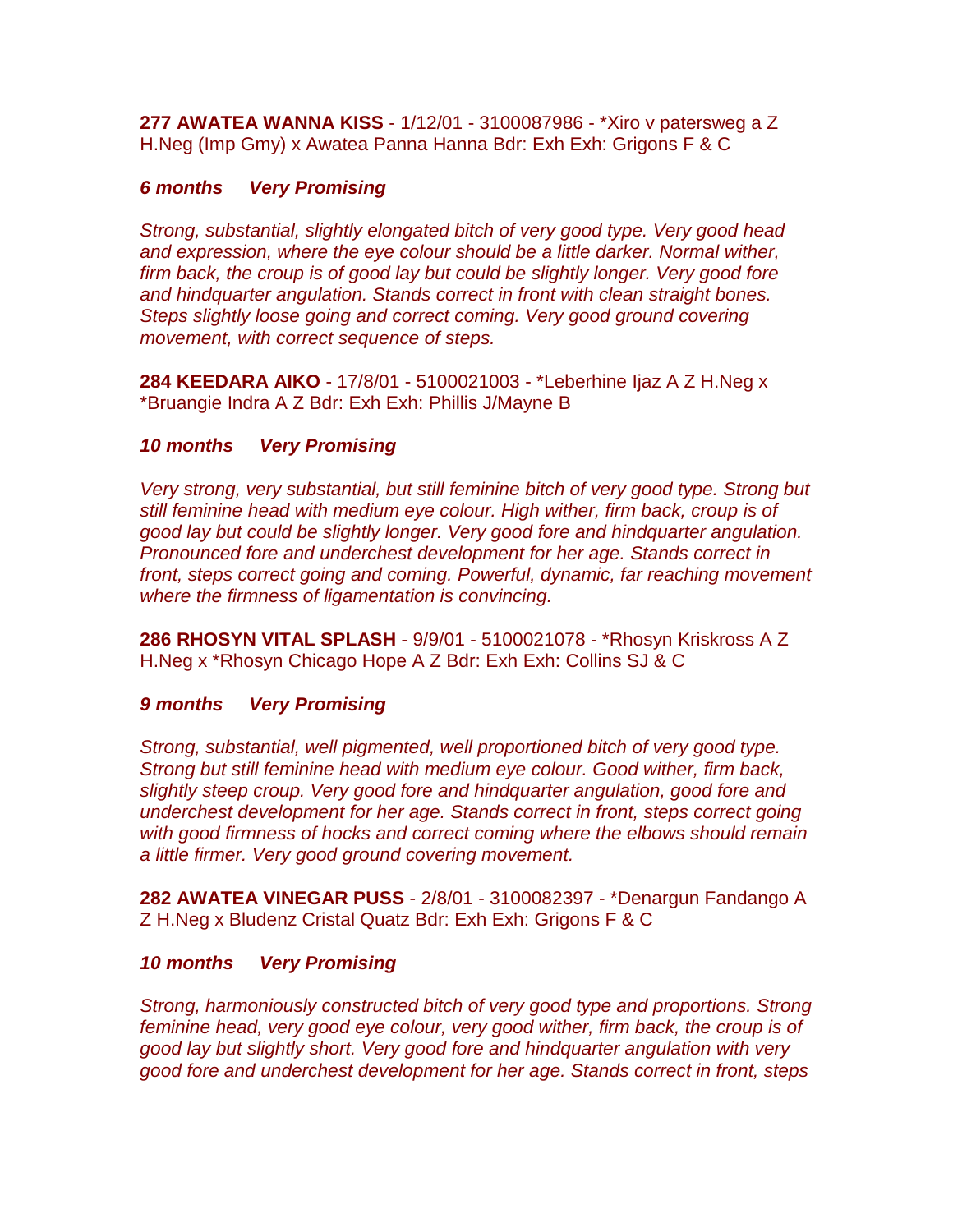*correct going and coming where the hocks and elbows should remain a little firmer. Very good ground covering movement.*

**285 SAGENHAFT JUSTA TART** - 3/9/01 - 5100021186 - \*Vonpeta Questor A Z H.Neg x Sagenhaft S Brindabella A Z Bdr: Exh Exh: Tester J & C

## *9 months Very Promising*

*Medium strong, slightly elongated, well pigmented sable bitch of very good type. Very good feminine head with good eye colour, very good wither, firm back, the croup is of good lay but slightly short. Very good fore quarter angulation, where the upper arm should be a little longer, very good hindquarter angulation. Stands correct in front with clean straight bones. Very good fore and underchest development for her age. Steps correct going and coming, elbows and hocks could be a little firmer. Very good ground covering movement, where the ligamentation over the topline should be a little firmer.*

# **JUNIOR BITCH**

**287 VONPETA SHEEZA MONA A Z** - 13/12/00 - 5100017939 - \*Ch Denargun Browned Off A Z H.Neg x \*Ch Vonpeta Eva A Z Bdr: Exh Exh: Damarell PN & Pike JE

## *18 months Very Good.*

Large, medium strong, harmoniously constructed, sable bitch of excellent type. *Very good head and expression with good eye colour. Stands with a high wither, firm back, good croup. Very good fore quarter angulation ,where the upper arm should be slightly better laid, very good hindquarter angulation, very good fore and underchest development. In stance presents with much harmony. Stands correct in front, steps correct going with good firmness of hocks and correct coming where the elbows should remain a little firmer. In movement presents with harmonious, dynamic far reaching movement, maintaining correct topline and the firmness of ligamentation is convincing.*

**294 EISENLAND IMPULSE** - 29/05/01 - 6100023393 - \*Uno vd Urbecke a Z (Imp Gmy) x \*Iccara Xitement A Z Bdr: Exh Exh: Royal K & S

## *12 months Very Good.*

*Large, strong, substantial, well pigmented and proportioned bitch of very good type. Strong, but still feminine head, good eye colour. High wither, firm back, croup could be longer and slightly better laid. She has very good fore and hindquarter angulation. Stands correct in front, very good fore and underchest development for her age. Steps slightly wide going, correct coming where the*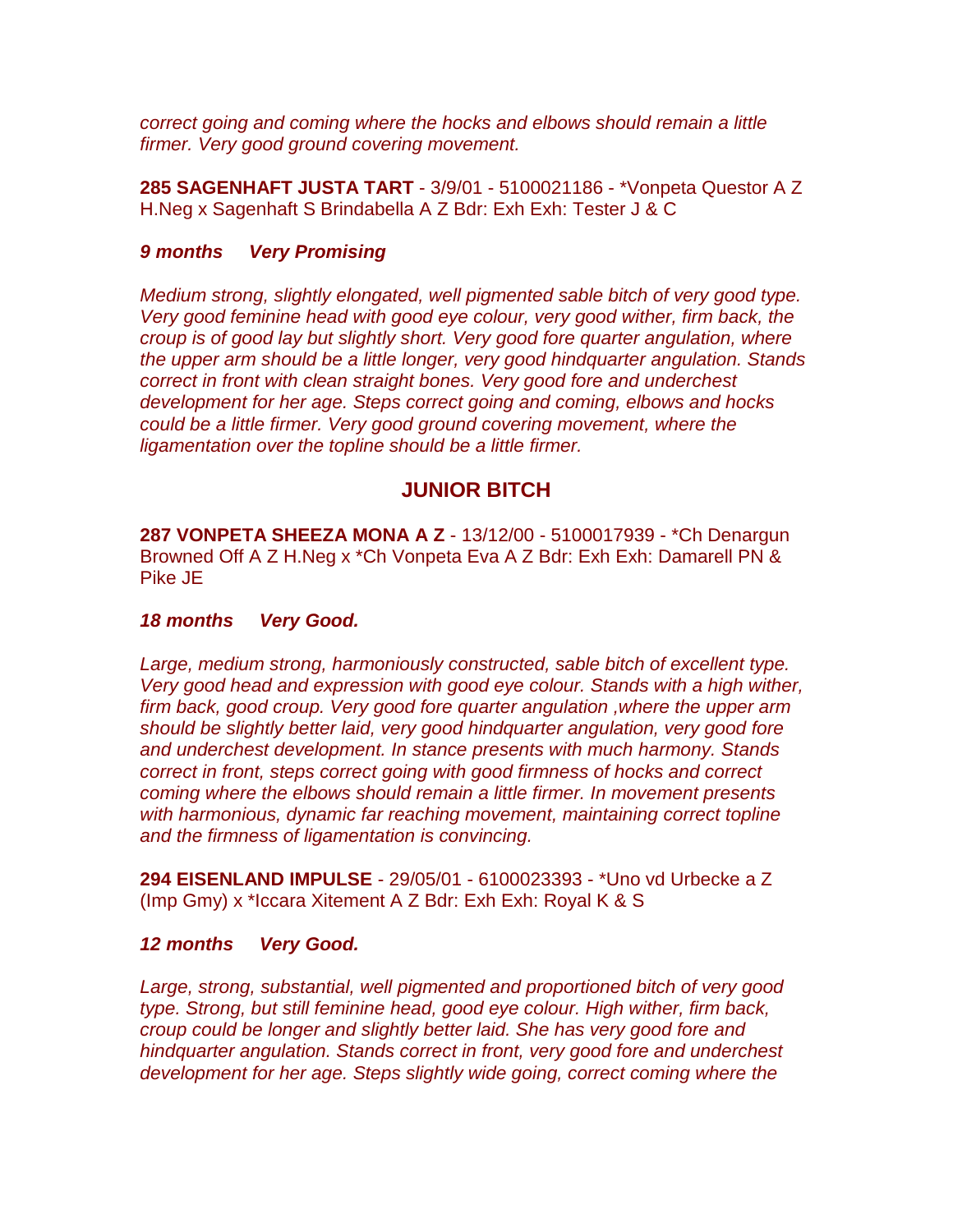*elbows and hocks should remain a little firmer. Powerful, dynamic, far reaching movement with correct sequence of steps.*

**293 HAGENSTOLZ FIRE N ICE** - 29/5/01 - 3100078498 - \*Nwy Ch Hacky v Finkenschlag a Z (Imp Gmy) x \*Ch Hagenstolz Jerry Hall A Z Bdr: Exh Exh: Taylor A/Pettenhofer A

## *12 months Very Good*

*Above medium size, well proportioned bitch of very good pigmentation and type. Strong but still feminine head with medium eye colour. Very good wither, firm*  back, a croup of good lay that could be slightly longer. Very good fore and *hindquarter angulation. Very good fore but slightly short underchest development. Stands correct in front, steps correct going and correct coming with good firmness of hocks and elbows for her age. A powerful, dynamic far reaching movement, maintaining a very good topline.*

**290 ADELORA ULTRA SEXY A Z** - 18/3/01 - 2100112555 - \*Ch Denargun Browned Off A Z H.Neg x \*Gretelheim Chelsea A Z Bdr: Exh Exh: Neddermeyer H & J/Strachan L & J

#### *15 months Very Good*

*Above medium size, strong, harmoniously constructed, well proportioned bitch of very good type. Strong but still feminine head with good eye colour, very good wither, firm back, good lay of croup but could be slightly longer. Very good fore quarter angulation, where the upper arm should be a little longer, very good hindquarter angulation. Stands correct in front with good fore and underchest development for her age. Steps correct going and coming where the elbows should remain a little firmer. Very good ground covering movement.*

**292 RHOSYN SHOW TYME** - 26/5/01 - 5100019957 - \*Ch Leitungen Prince Rowdy A Z H.Neg x \*Rhosyn Ashanti A Z Bdr: Collins SJ & C Exh: Halling D

## *12.5 months Very Good*

*Large, strong, substantial, well proportioned bitch of very good type. With this bitch the pigmentation could be a little stronger. Strong but still feminine head, the eye colour could be darker, good wither, firm back, well moulded croup. Very good fore quarter angulation, where the upper arm should be slightly longer, very good hindquarter angulation. Stands correct in front, steps slightly narrow going, slightly wide coming where the hocks and elbows should remain firmer. Very good ground covering movement.*

**295 RHOSYN TOFFEE** - 29/5/01 - 5100019963 - \*Rhosyn Kriskross A Z H.Neg x \*Rhosyn Ginzano A Z Bdr: Exh Exh: Collins SJ & C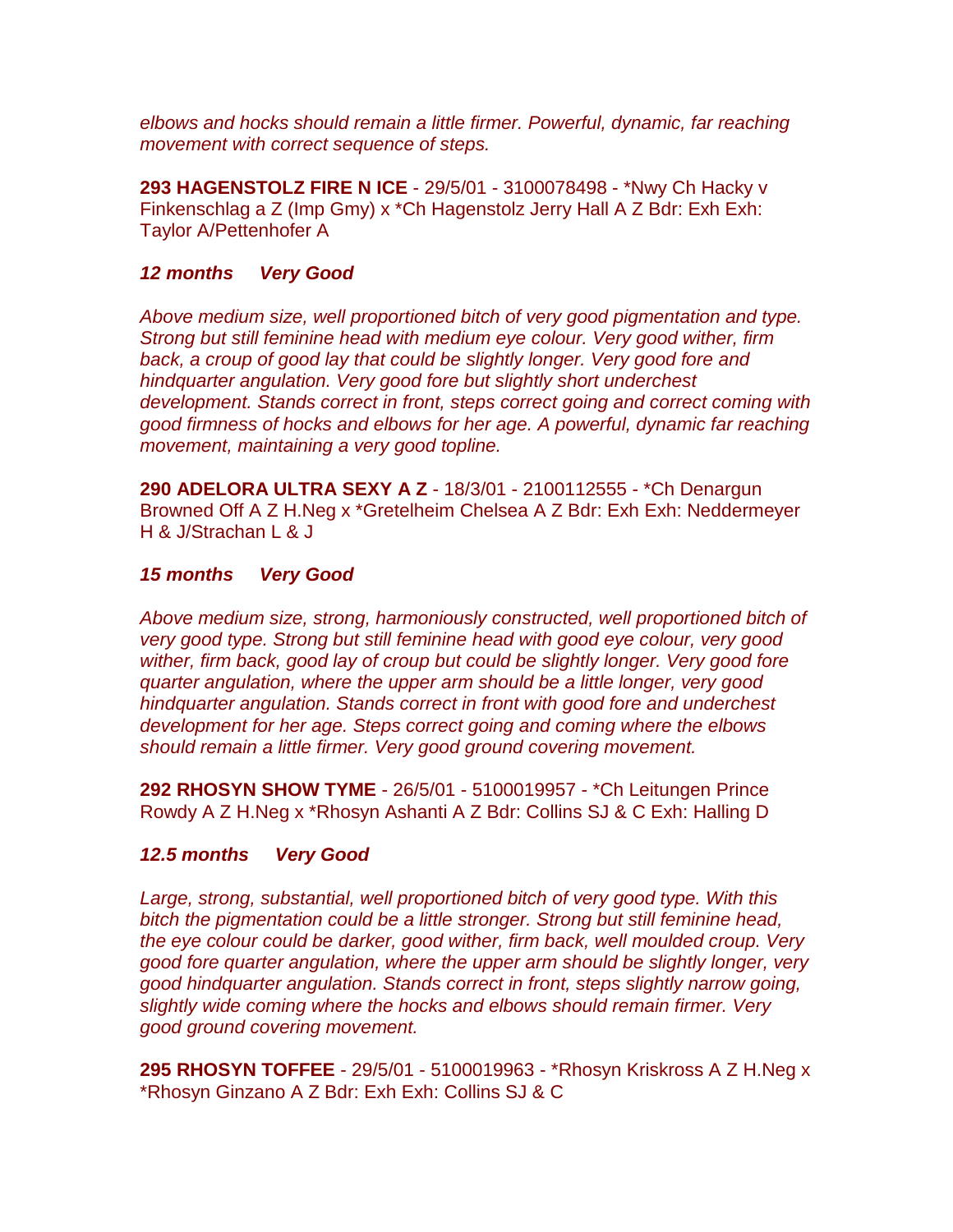## *12 months Very Good*

*Above medium size, strong, substantial, harmoniously constructed bitch of very good type. Good head where the eye colour should be better and the under jaw a little stronger. Good wither, firm back, the croup is of good lay but could be slightly longer. Very good fore and hind quarter angulation, with very good fore and underchest development for her age. Stands correct in front, steps correct going and coming where the elbows should remain a little firmer. Very good ground covering movement, where ideally the drive could be a little more effective.*

**288 YONTALI TIS MINE** - 16/12/00 - 3100070629 - \*Hagenstolz New Horizon A Z H.Neg x Awatea Oshis Sexy Bdr: Levron J Exh: Grigons F & C

## *18 months Very Good*

*Well above medium size, medium strong, substantial well proportioned bitch of very good type. Very expressive feminine head with good eye colour. Good wither, firm back, the croup is of good lay but could be slightly longer. Good fore and very good hindquarter angulation, stands correct in front. Good fore and underchest development. Steps correct going and coming where the elbows should remain firmer. Very good ground covering movement, where the firmness of ligamentation should be more convincing.*

**291 KARLSKIND RYTHM N BLUES** - 16/5/01 - 5100019842 - \*Meck vom Eigerwand a Z x Karlskind Total Bliss A Z Bdr: Exh Exh: Gale P/Coppola J

## *13 months Very Good*

*Well above medium size, strong, substantial, well pigmented, harmoniously constructed bitch of very good type. Strong but still feminine head with medium eye colour, normal wither, firm back, croup is of good lay but could be slightly longer. Good fore quarter angulation, where the upper arm should be better laid, very good hindquarter angulation. Stands correct in front, with good fore and underchest development for her age. Steps correct going and coming where the elbows should remain firmer. Good ground covering movement where the reach and drive should be more effective.*

# **INTERMEDIATE BITCH**

**303 EISENLAND DEJAVU A Z** - 19/11/00 - 6100021354 - \*Ch Denargun Browned Off A Z H.Neg x \*Eisenland Spellbound A Z Bdr: Royal K & S Exh: Royal K & S/Boeyinga A & A

*20 months Very Good*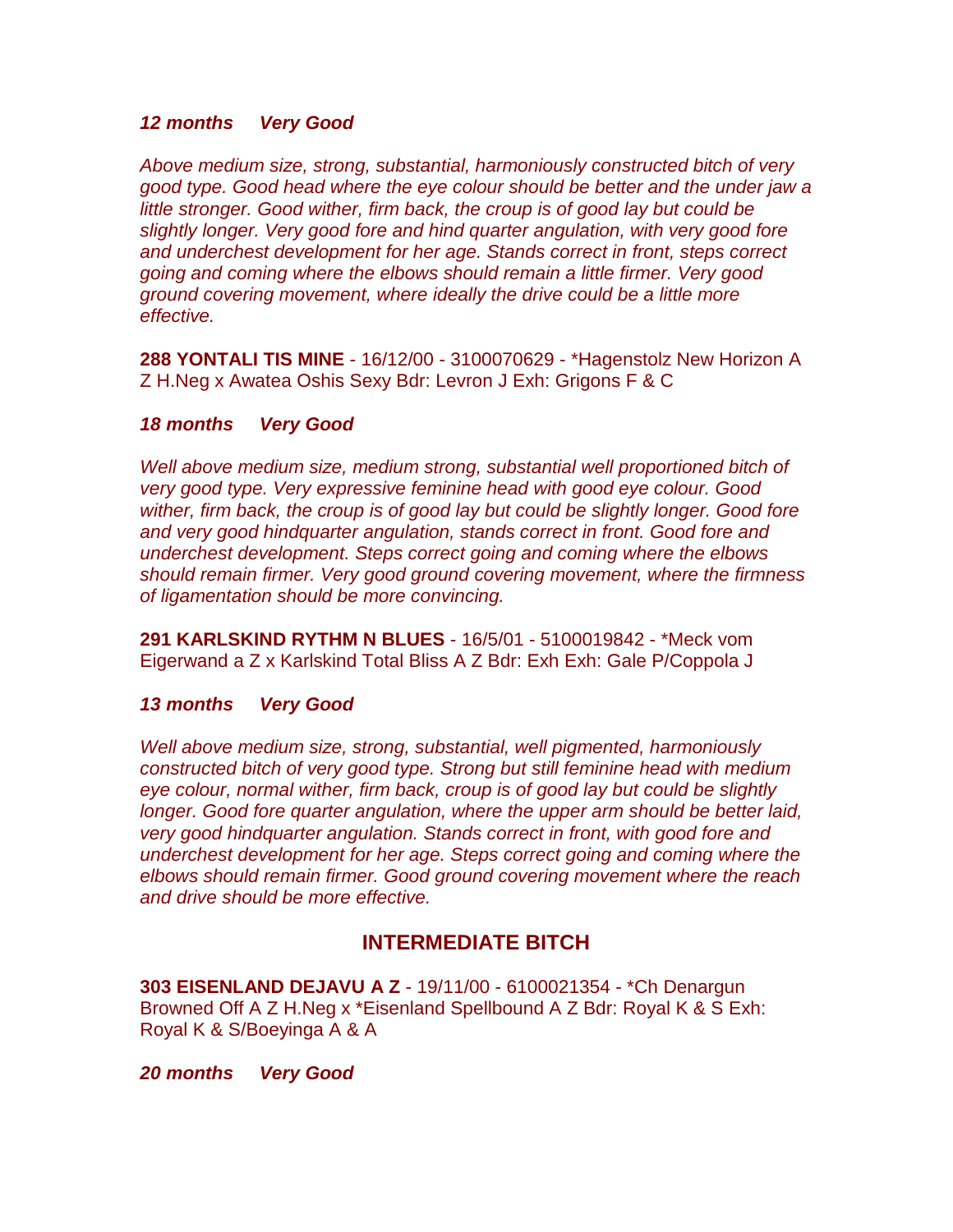Large, strong, substantial, harmoniously constructed bitch of excellent type. *Strong, expressive, but still feminine head, with correct eye colour. High wither, firm back, the croup is of good lay but could be slightly longer. Very good fore and hindquarter angulation. Could stand a little more correct in front. Steps slightly cowhocked going. Elbows and hocks should remain firmer. Powerful, dynamic, far reaching gait maintaining a very good outline. Praiseworthy with this bitch is her very good height to depth ratio.*

**301 FLICONA LYKA LUVA A Z** - 11/10/00 - 4100061185 - \*Ch Denargun Browned Off A Z H.Neg x \*Ch Astasia Yana A Z Bdr: Perkins G Exh: Attwood B

#### *20 months Very Good*

*Large, strong, substantial well proportioned, harmoniously constructed bitch of very good type. Very good head and expression with a high wither, firm back and a good croup. Very good fore and hindquarter angulation and very good fore and underchest development. Stands correct in front. Steps slightly wide going and correct coming with good firmness of hocks and elbows. Very good ground covering movement, maintaining a good topline.*

**304 MOROKA FLAME A Z** - 8/12/00 - 3100069964 - \*Ch Denargun Browned Off A Z H.Neg x \*Hasenway Orange Comet A Z Bdr: Hynd J & C Exh: McPherson A & A

## *19 months Very Good*

*Double p1 upper right. Above medium size, medium strong, well proportioned bitch of very good type. Very good, feminine head and expression, desired eye colour. Good wither, firm back, croup of good lay could be slightly longer. Good forequarter angulation, upper arm could be better laid and longer, very good hind angulation. Stands correct in front, steps correct going, good firmness of hocks, correct coming good firmness of elbows. Very good ground covering movement.*

**302 \*ADELORA SASHA A Z** - 8/11/00 - 2100104217 - \*Adelora Marcus A Z H.Neg x \*Adelora Nikkitta A Z Bdr: Neddermeyer H & J/Strachan L & J Exh: Halling D

#### *20 months Very Good*

*Above medium size, strong, substantial, harmoniously constructed bitch of very good type. She has a very good feminine head and expression with medium eye colour. Good wither, firm back and a good croup. Very good forequarter angulation, where the upper arm could be better laid and very good hindquarter angulation. Stands correct in front. Steps correct going with good firmness of hocks and correct coming, with good elbow firmness. Very good dynamic movement, where ideally, the wither line should be carried a little higher.*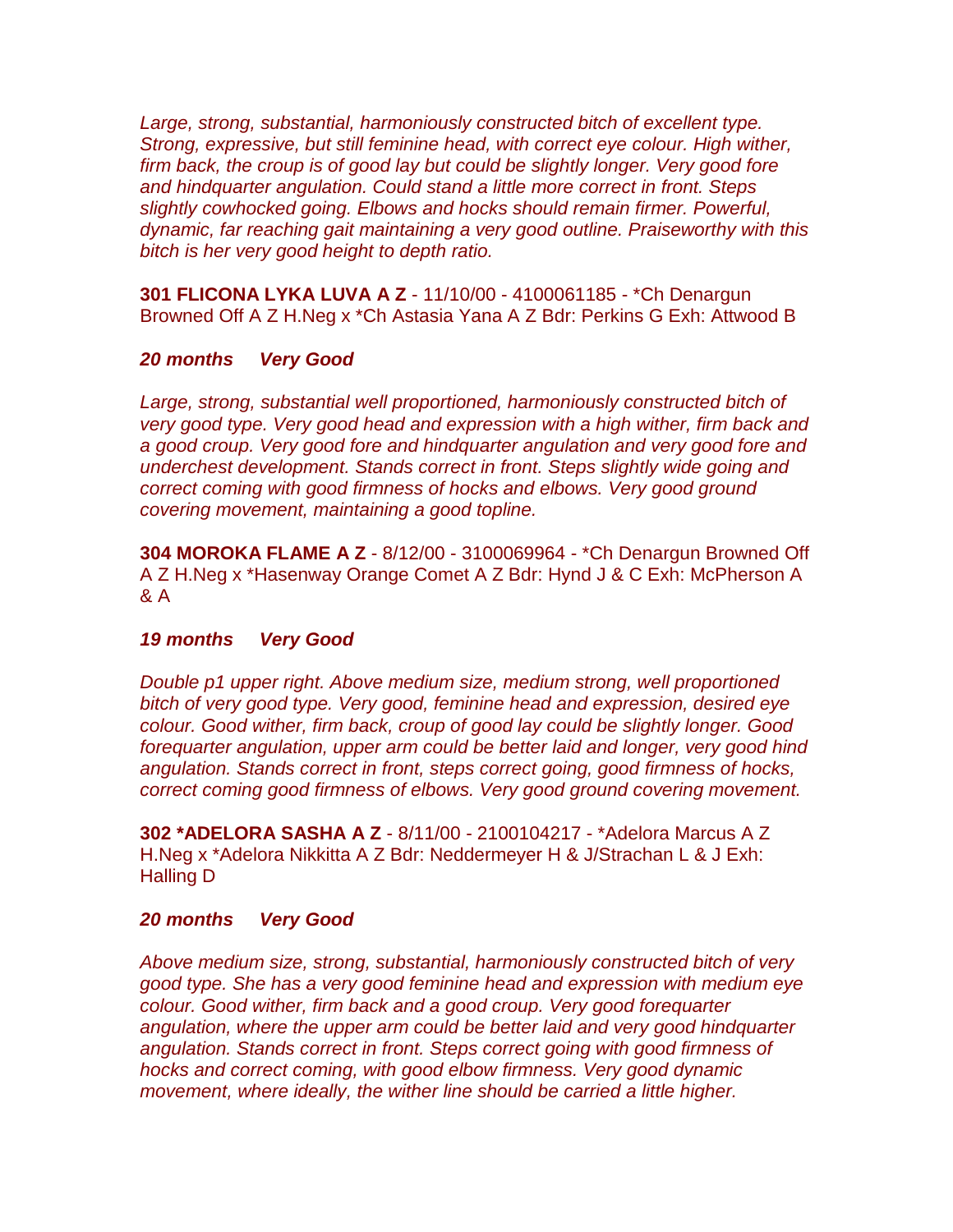**300 \*VONPETA REGGIE A Z** - 10/9/00 - 5100016862 - \*Gr Ch Crossife Cantona A Z H.Neg x \*Vonpeta Nadine A Z Bdr: Exh Exh: Damarell PN & Pike JE

## *21 months Very Good*

*Above medium size, strong, substantial well pigmented, harmoniously constructed bitch of very good type and proportions. Very good feminine head, with good eye colour, very good wither, firm back and a well moulded croup. Very good fore and hindquarter angulation and very good fore and underchest development. Stands correct in front with clean straight bones. Presented in very good coat condition. Steps correct going and coming where the elbows should remain firmer. Very good ground covering movement.*

# **OPEN BITCH**

**308 \*CH.DENARGUN MOZ ON YOU A Z** - 21/7/98 - 3100032764 - \*Ch Iwan v Lechtal a Z H.Neg (Imp Gmy) x \*Ch Denargun Flying Colours A Z Bdr: Exh Exh: Ballantyne K

# *3 years, 11 months Excellent*

*Well above medium size, medium strong, very well pigmented, harmoniously constructed bitch of excellent type and proportions. Very good feminine head with very good eye colour. High, long wither, firm back, croup is of good lay but could be just slightly longer. Very good fore quarter angulation where the upper arm could be sligtly better laid, very good hind quarter angulation. Stands correct in front. Very good fore and underchest development. Steps slightly loose going and correct coming. Powerful, dynamic, far reaching movement.*

**314 \*SAGENHAFT WAR CRY A Z** - 21/9/99 - 5100012502 - \*Ch Denargun Browned Off A Z H.Neg x Sagenhaft S Brindabella A Z Bdr: Exh Exh: Tester J &  $\mathcal{C}$ 

## *2 years, 9 months Excellent*

*Above medium size, strong, substantial, harmoniously constructed bitch of very good type. Very good feminine head with desired eye colour. Very good wither, firm back with a very good croup. Very good forequarter angulation, where the upper arm should be better laid, very good hindquarter angulation with very good breadth of thigh. Stands correct in front with clean straight bones. Steps correct going and correct coming, elbows could remain a little firmer. Powerful, far reaching movement where the overall ligamentation is convincing.*

**305 \*JAYSHELL FANTASIA A Z** - 15/9/97 - 3100010603 - \*Ch Iwan v Lechtal a Z H.Neg (Imp Gmy) x \*Jayshell Interstella A Z CD Bdr: Exh Exh: Clark N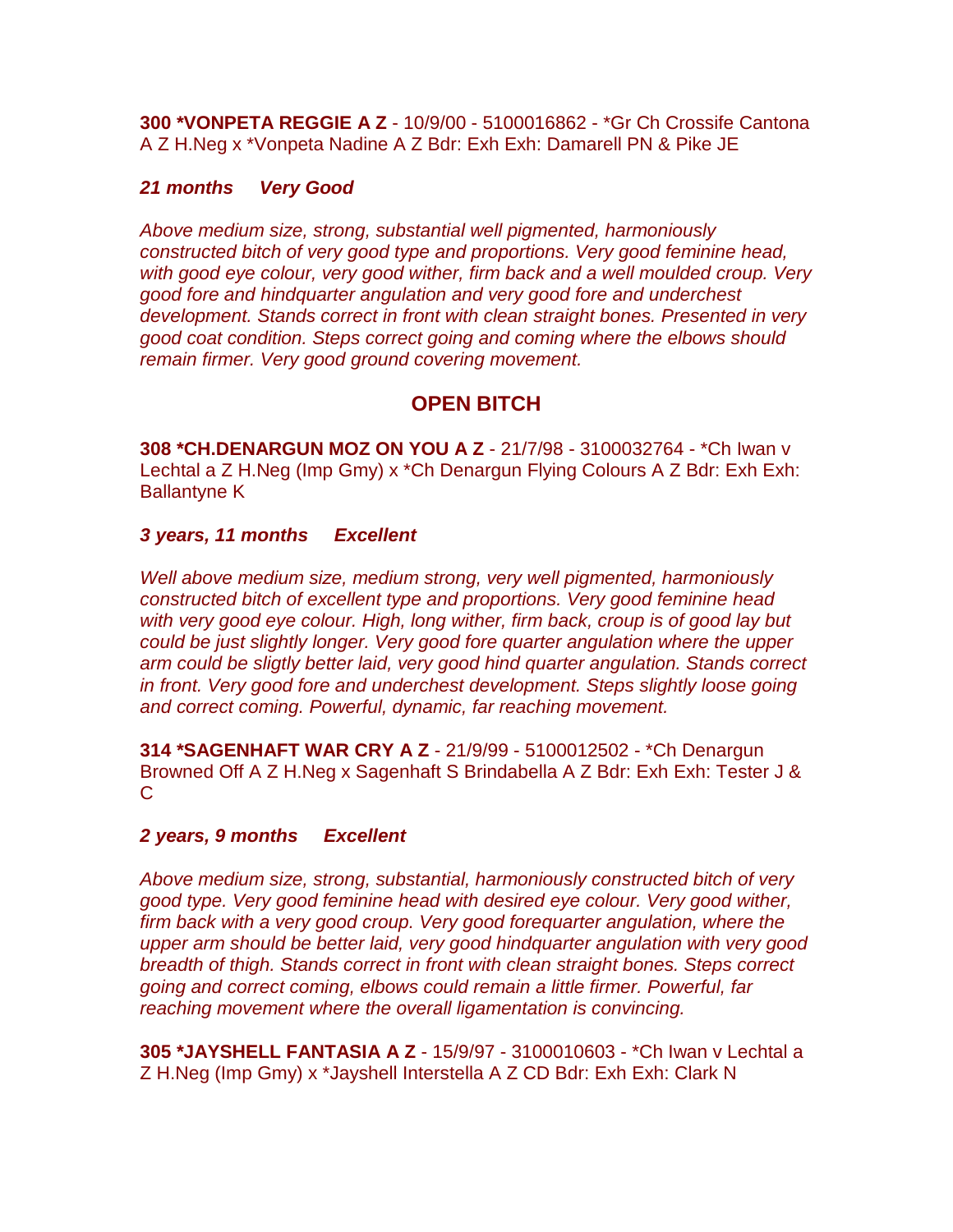## *4 years - 9 months Excellent.*

*Slightly worn lower incisors. Strong, substantial, well pigmented, harmoniously constructed bitch of very good type. Strong, expressive, feminine head with correct eye colour. Good wither, firm back, slightly steep croup. Very good fore and hind quarter angulation and very good fore and underchest development. Stands correct in front. Steps correct going and coming, very good dynamic movement.*

**311 \*EISENLAND B WITCHED A Z** - 28/12/98 - 6100011134 - \*Ch Lesko v Wildsteiger Land a H.Neg (Imp Gmy) x \*Eisenland Implicit A Z Bdr: Royal K & S Exh: Damarell PN & Pike JE

## *3 years, 6 months Excellent*

*Very large, strong, substantial, very well proportioned, harmoniously constructed bitch of very good brood type. Strong head with medium eye colour. High wither, firm back, croup is of good lay but could be just slightly longer. Very good fore and hindquarter angulation. Stands correct in front. Very good fore and underchest development and praiseworthy height to depth ratio. Steps correct going and coming where the elbows should remain a little firmer. Powerful, dynamic far reaching movement maintaining a good topline.*

**318 \*BRUANGIE PENNY ROYALE A Z** - 21/1/00 - 5100014427 - \*Ch Denargun Browned Off A Z H.Neg x \*Bruangie Hearts Desire A Z Bdr: Exh Exh: Corlett K & V

## *2 years, 5 months Excellent*

*Medium size, medium strong, well pigmented, harmoniously constructed bitch of very good type. Very good head expression and good eye colour, very good wither, firm back, slightly short, slightly steep croup. Very good forequarter angulation, where the upper arm should be longer, very good hindquarter angulation. Stands correct in front with flat feet. Steps correct going and coming with good firmness of hocks and elbows. Very good ground covering movement maintaining a very good topline.*

**312 \*HAGENSTOLZ YOU'RE A ZIGGY A Z** - 26/5/99 - 3100042967 - \*Hagenstolz New Horizon A Z H.Neg x \*Hagenstolz Diamond A Z Bdr: Pettenhofer A/Taylor A Exh: Delucia J & J

## *3 years, 1 month Excellent.*

Large, medium strong, substantial, well pigmented, well proportioned bitch of *very good type. Strong, feminine head, where the ear set could be better, good eye colour. Very good wither, firm back, croup is of good lay but could be slightly*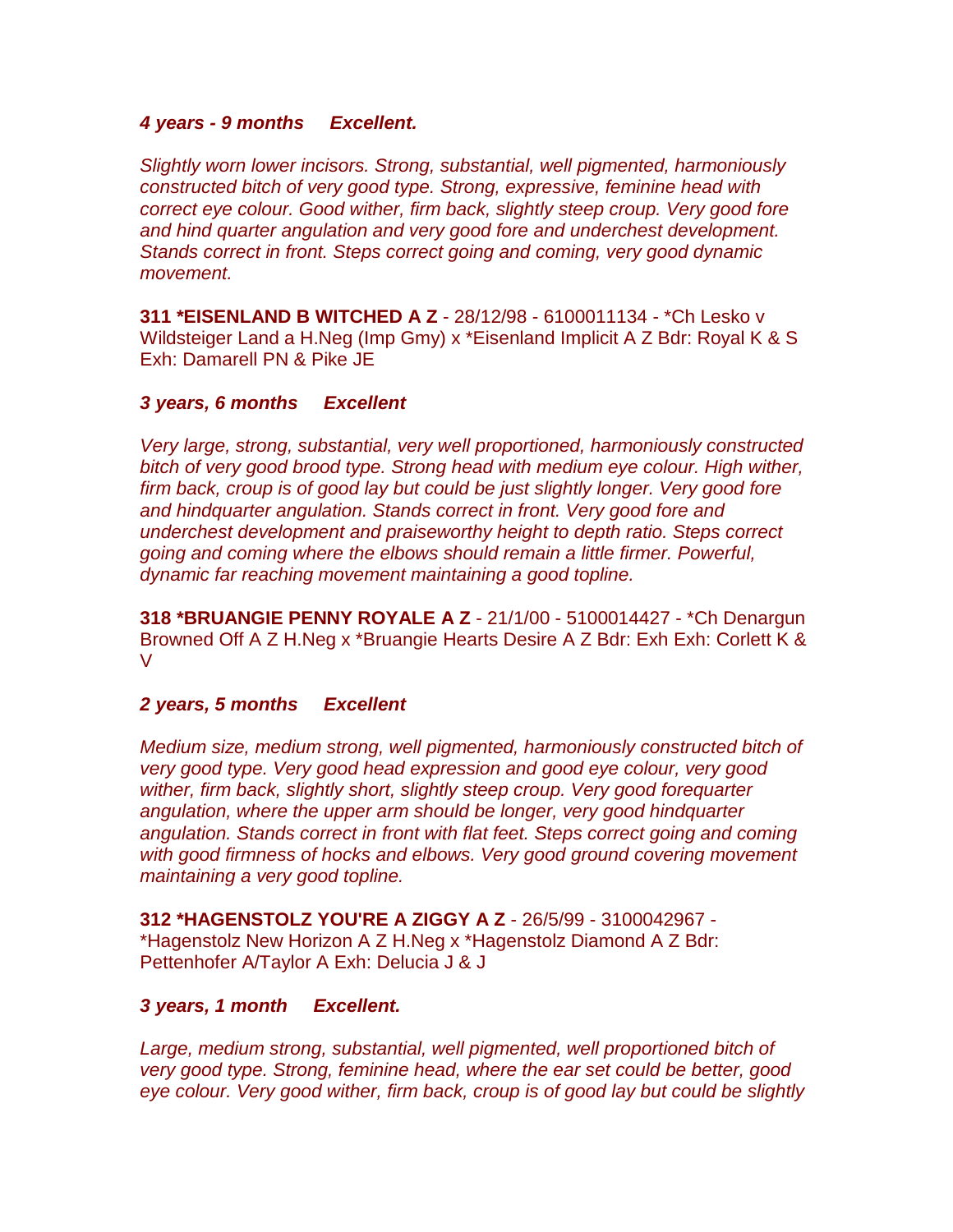*longer. Very good forequarter angulation, where the upper arm could be slightly longer, very good hindquarter angulation. Stands correct in front. Steps correct going with good firmness of hocks and coming where the elbows should remain a little firmer. Very good ground covering movement.*

**309 \*VONDOUSSA BOLD BITCH A Z** - 10/9/98 - 5100007471 - \*Ch Iniff Duble Agent A Z H.Neg x \*Delaforce Bel Espirit A Z ET Bdr: Exh Exh: Hueppauff A/Lloyd M

# *3 years, 9 months Excellent*

*Above medium size, medium strong, slightly elongated bitch of very good type. Very good head and expression with medium eye colour. Good wither, firm back, croup is of good lay but could be longer. Very good forequarter angulation where the upper arm should be a little longer, very good hindquarter angulation. Stands correct in front. Steps slightly wide going, correct coming with good firmness of hocks and elbows. Powerful, dynamic, far reaching movement.*

**307 \*SHEPROSE ELVIRA A Z** - 28/2/98 - 5100004503 - \*Kerhund Capricorn Dancer A Z H.Neg x Darkana Tiffany A Z CDX Bdr: Owen B Exh: Smalbil R

#### *4 years 4 months Excellent*

Large, strong, substantial, slightly elongated bitch of very good type. Strong *feminine head with good eye colour. Good wither, firm back, croup is of good lay but could be slightly longer. Very good fore and hind quarter angulation. Stands correct in front. Steps correct going and coming where the elbows should remain a little firmer. Very good ground covering movement, presented in slightly heavy condition today.*

**306 \*CH.DENARGUN KISSIN COUSIN A Z** - 28/1/98 - 3100191283 - \*Denargun Fandango A Z H.Neg x \*Denargun Tomfoolery A Z Bdr: Ballantyne KJ Exh: Brabham JE

#### *4 years 5 months Very Good.*

*Medium size, medium strong, well proportioned bitch of very good type. Strong head with very good expression, medium eye colour. Good wither, firm back and the croup is of good lay but could be slightly longer. Good fore quarter angulation where the upper arm should be better laid and very good hind quarter angulation. Stands correct in front. Steps correct going and coming where the elbows should remain a little firmer. Dynamic far reaching movement where the firmness over the topline should be more convincing.*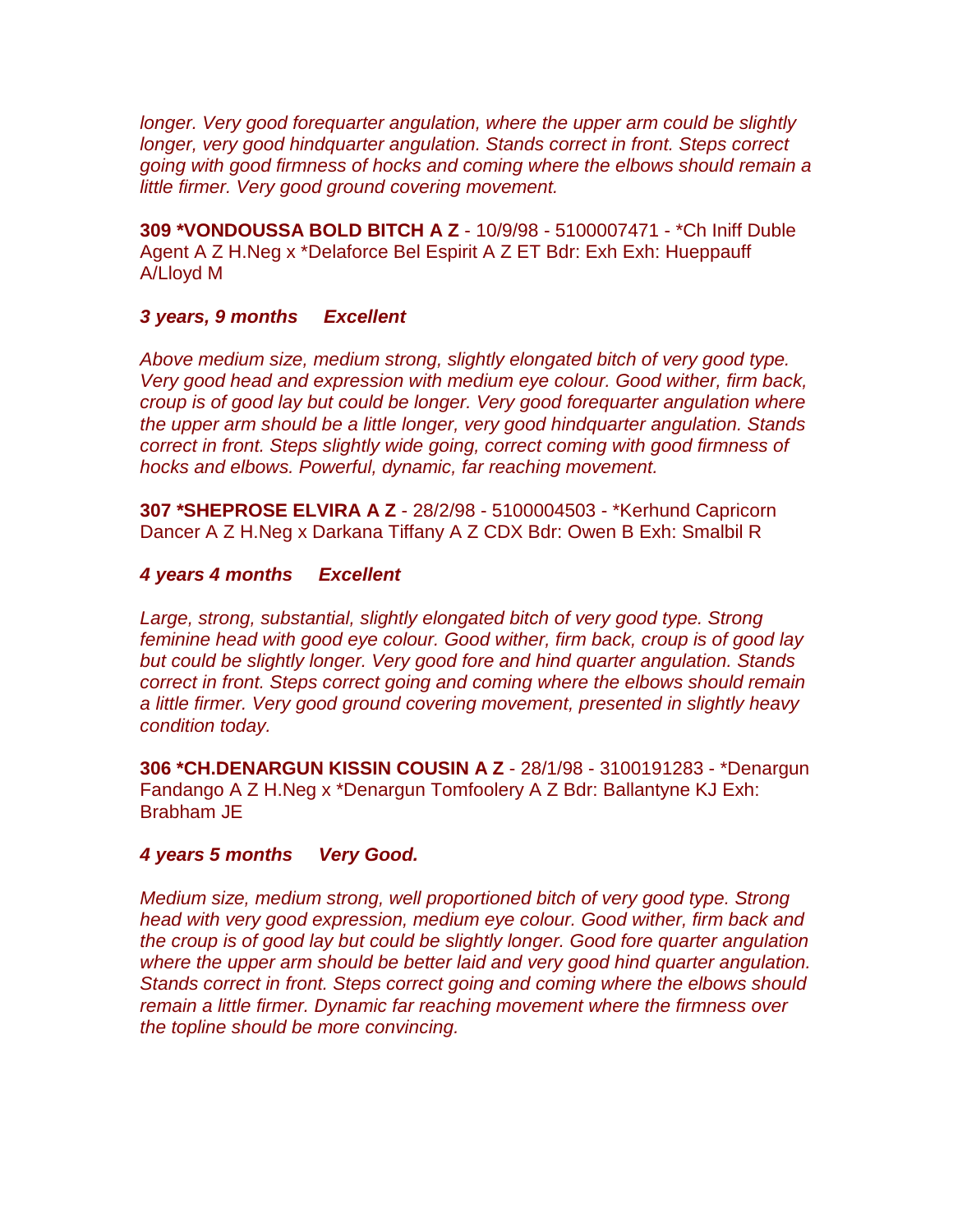**316 \*BRONZEHUND RAGAMUFFIN A Z** - 16/11/99 - 3100050988 - \*Ch Leitungen Prince Rowdy A Z H.Neg x \*Ch Bronzhund Chameleon A Z Bdr: Urie I Exh: Halling D

## *2 years, 7 months Very Good*

Large, strong, substantial well proportioned bitch of very good type and *proportions. Strong feminine head with desired eye colour. Very good wither, firm*  back, croup is of good lay but could be slightly longer. Very good fore and *hindquarter angulation. Stands correct in front. Good fore and underchest development. Steps correct going and coming where the elbows should remain a little firmer. Very good ground covering movement ,where the ligamentation over the topline should be firmer.*

**310 \*VONPETA NADINE A Z ET** - 28/9/98 - 5100007523 - \*Ch Alk v Domenica a Z Sch HIII (Imp Gmy) x \*Ch Blitzenhund Sorbet City A Z Bdr: Damarell PN & Pike JE Exh: O'Loughlin W & J

## *3 years, 9 months Very Good*

*Very large, medium strong, substantial, well proportioned bitch of very good type. Very good head and expression with good eye colour. Normal wither, firm back, slightly short, slightly steep croup. Good forequarter angulation, where the upper arm, should be longer and better laid and very good hindquarter angulation. Stands correct in front. Moves correct going and coming where the elbows should remain a little firmer. Very good ground covering movement.*

# **CHALLENGE BITCH**

\*CH.DENARGUN MOZ ON YOU A Z

# **RESERVE CHALLENGE BITCH**

\*SAGENHAFT WAR CRY A Z

# **BABY PUPPY DOG**

**205 DELAFORCE GODFATHER** - 17/1/02 - 5100022665 - \*Ch Denargun Browned Off A Z H.Neg x \*Astasia Zola A Z Bdr: Exh Exh: Cooke I & M *Very Promising*

**202 SHALEEDY MOODY BLUES** - 13/1/02 - 3100091618 - \*Leishjaclyn Zpartacus A Z H.Neg x \*Shleedy Zulu Maiden A Z Bdr: Exh Exh: Moody F *Very Promising*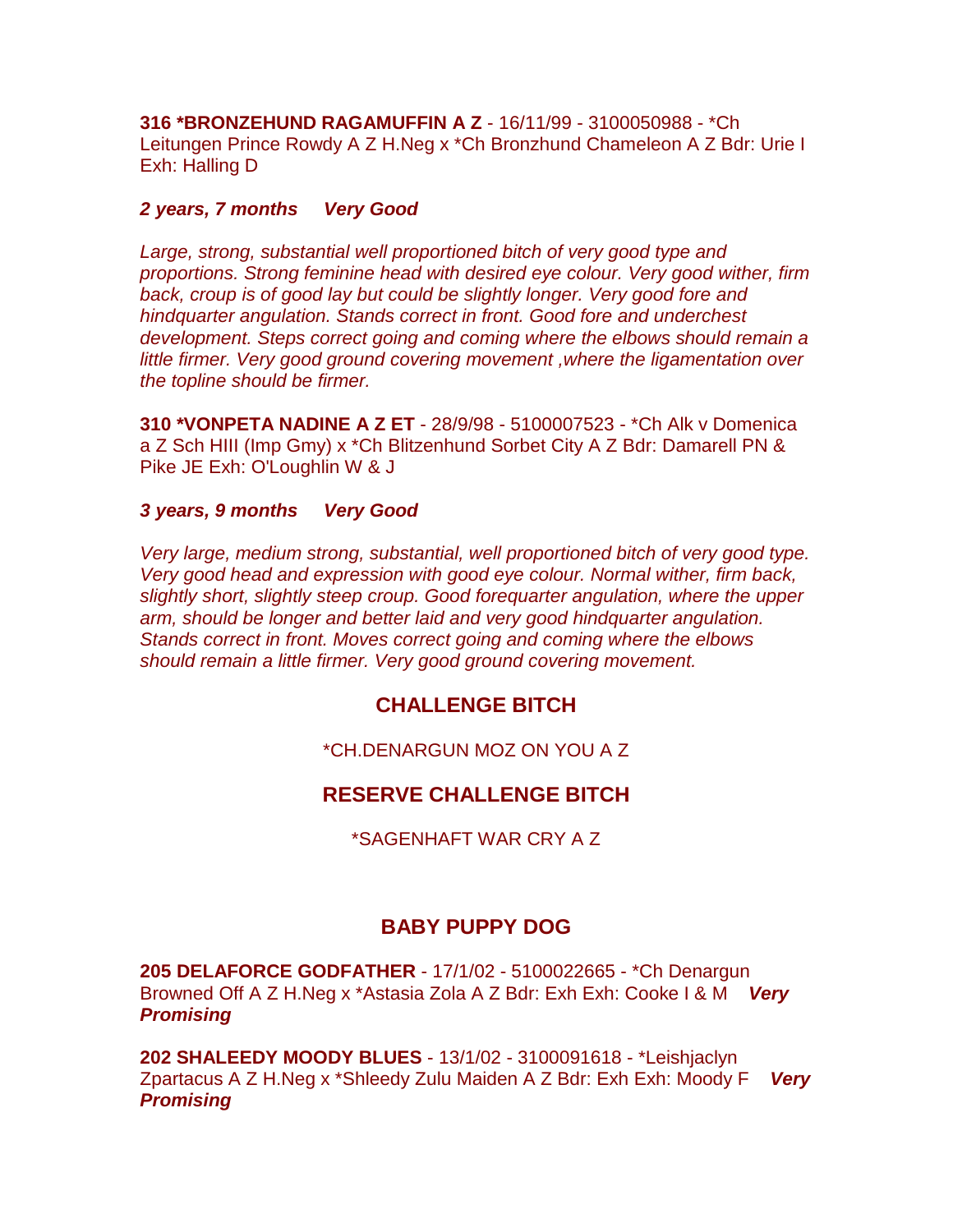**208 ARRISTAR HOT GOSSIP** - 6/2/02 - 3100091740 - \*Iccara Livin Lavida Loca A Z H.Neg x \*Ch Arristar Echo Beach A Z Bdr: Exh Exh: Urie J *Very Promising*

**206 ZANDRAC SAURON** - 18/1/02 - 3100090526 - \*Ch Denargun Browned Off A Z H.Neg x \*Legionaire Saturn Sheets A Z Bdr: Exh Exh: Jones R & A *Very Promising*

**201 BODECKA INSTERGATOR** - 10/12/01 - 3100089539 - \*Spellbinda High N Mighty A Z x \*Bodecka Bolly A Z CD Bdr: Exh Exh: Joseph J *Very Promising*

**204 KAZKIRI CREEDENCE** - 16/1/02 - 3100091434 - \*Kazkiri Shaquille A Z H.Neg x \*Hilltop Vroni A Z Bdr: Exh Exh: Symes N *Very Promising*

**209 JANNIRE ARAGORN** - 1/3/02 - 3100092537 - \*Kazkiri Shaquille A Z H.Neg x Vanharely Jewel O Fire A Z Bdr: Robinson A Exh: Robinson A/Symes N *Very Promising*

# **MINOR PUPPY DOG**

**210 DELLARESS ARMAGEDON** - 6/10/01 - 3100085368 - \*Ch Leitungen Prince Rowdy A Z H.Neg x \*Allinka Rakish A Z Bdr: Exh Exh: Colenso J

## *8 months Very Promising*

*Double p1 upper left. A large, strong and substantial dog with very good masculinity. High withers, the croup is slightly short and steep. Balanced chest proportions and very good underline. Stands correct in front. Steps correct both front and rear. Shows good gait*

**211 VONRAUTEN YANGO** - 20/10/01 - 5100021817 - \*Ch Vonrauten Image A Z H.Neg x Vonrauten Kia Bdr: Exh Exh: Mitchell G

*7 ½ months Very Promising*

*A large, strong and substantial dog with good masculinity. High withers,and good length and lay of croup. Good fore and very good hindquarter angulation. Stands correct in front. Correct sequence of steps. Shows good gait with good hind quarter drive and free forehand reach.*

**214 ALIMANDA TITAN** - 5/11/01 - 5100022183 - \*Ch Leitungen Prince Rowdy A Z H.Neg x Alimanda Jaqpot A Z Bdr: Butterfield ED & J Exh: Atkinson RL

*7 months Very Promising*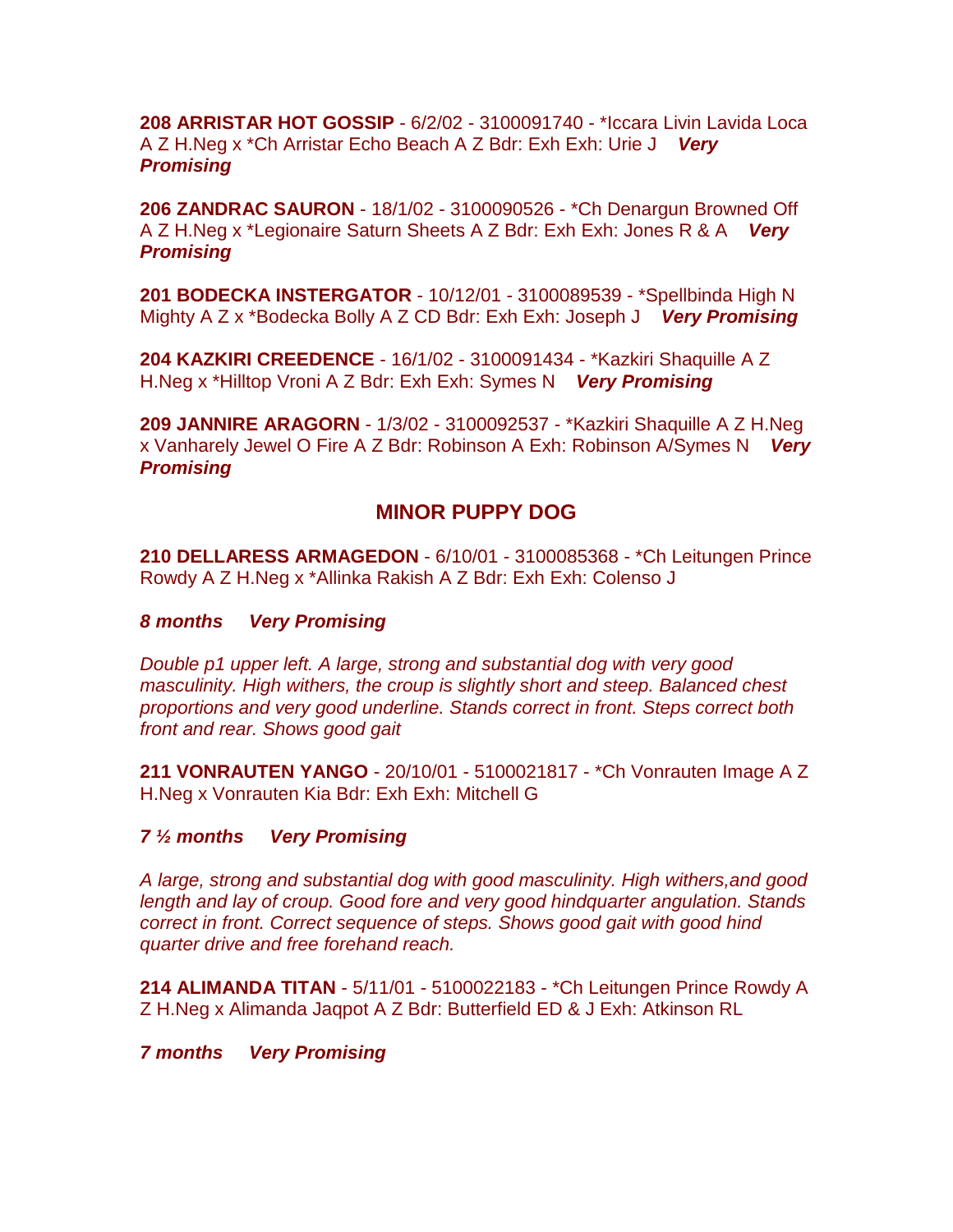*An above medium size, medium strong dog with good masculinity. Normal withers firm back, a well laid croup which could be a little longer. Good angulation both the fore and hindquarter. Stands not quite correct in front (toes slightly turned out.) Steps narrow both front and rear. Shows good gait with good hindquarter drive, however the forehand reach could be a little freer.*

**215 KAHREN BO DIDDLEY** - 11/11/01 - 5100022274 - \*Orrinshir Ginger Beer A Z H.Neg x Tairnbacher Jackie O A Z Bdr: Exh Exh: Frischke R

## *7 months Very promising*

*An above medium size, medium strong dog whose eye colour could be darker. Normal withers, a well laid croup which could be a little longer. Good fore and hind angulation. Stands correct in front. Correct sequence of steps. Shows good gait where the ligamentation over the back should remain firmer.*

**213 DENARGUN DIDGERIDOO** - 5/11/01 - 3100090395 - \*Ch Denargun Browned Off A Z H.Neg x \*Denargun Centenary A Z Bdr: Exh Exh: Ballantyne K

## *7 months Promising*

*An above medium size, medium strong well pigmented dog, which should be more masculine. High withers, firm back and good lengh and lay of croup. The upper arm should be longer and better angled. Very good hind angulation. Correct sequence of steps. During movement shows normal hindquarter drive however the forehand reach is restricted.*

**217 BRUANGIE VILKSON** - 29/11/01 - 5100021893 - \*Rhosyn Kriskross A Z H.Neg x \*Bruangie Hearts Desire A Z Bdr: Corlett V & K Exh: Collins SJ & C/Corlett V & K

## *6 ½ months Promising*

*An above medium size, medium strong, slightly elongated dog with normal withers and good length and lay of croup. The upper arm should be longer and better angled. Stands correct in front. Steps correct in front and narrow at rear. Shows good gait however the ears should be firmer and the lower jaw stronger.*

# **PUPPY DOG**

**218 ADELORA WHISPERING JACK** - 5/8/01 - 2100121662 - \*Troy vd Noriswand a Z H.Neg (Imp Gmy) x \*Ch Siegerheims Brigitte A Z Bdr: Neddermeyer H & J/Strachan L & J Exh: Hume L/Corlett V & K/Flynn P & K

# *Very Promising*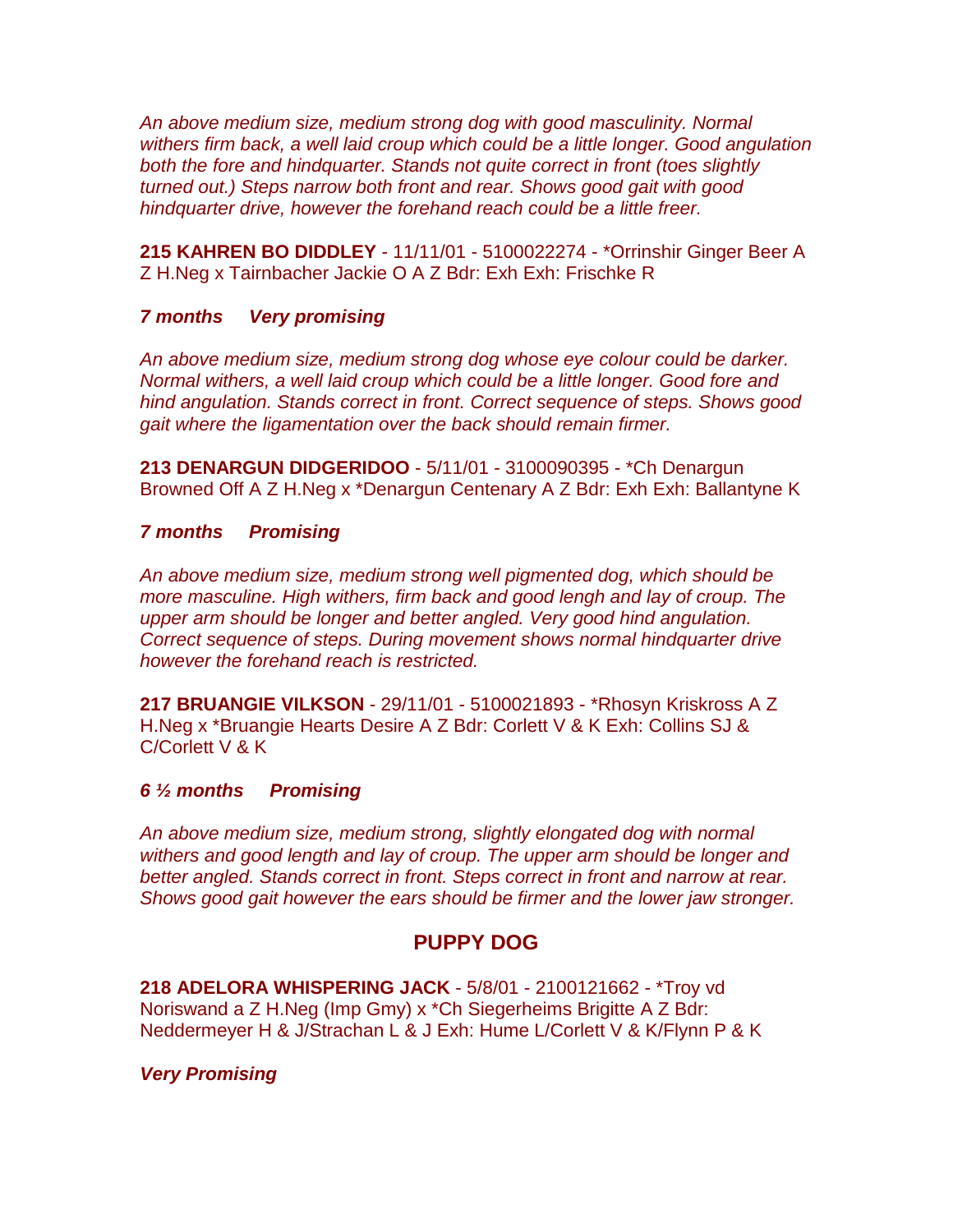*A dog of maximum size, very strong and substantial with very good masculinity. Normal withers, firm back, the croup could still be a fraction longer. Good fore and very good hindquarter angulation. The eye colour could be a little darker. Stands correct in front. Steps correct both front and rear. Shows good ground covering gait however he must not become any deeper in his chest development.*

# **JUNIOR DOG**

**222 ADELORA URANUS A Z** - 18/3/01 - 2100112553 - \*Ch Denargun Browned Off A Z H.Neg x \*Gretelheim Chelsea A Z Bdr: Neddermeyer H & J/Strachan L & J Exh: Savelsburg/Williams

## *Very Good*

*An above medium sized, medium strong dog of very good proportions, good masculinity and particularly good eye colour. High withers, firm back and a well* laid croup could still be a fraction longer. Good fore and very good hindquarter *angulation with balanced chest proportions. Stands correct in front. Correct sequence of step. Shows ground covering gait.*

**220 KRONIKA BAD BOLL A Z H.Neg** - 11/2/01 - 3100073446 - \*Xiro v Patersweg a Z H.Neg (Imp Gmy) x \*Polkaobeneck Ossa Kossa A Z Bdr: Exh Exh: Bieniek T & T

## *Very Good*

*A dog of maximum size, strong and substantial and very good masculinity. Normal withers firm back good length and lay of croup the upperarm should be a little longer and better angled very good hindquarter angulation correct sequence of step shows ground covering gait.*

**221 HAGENSTOLZ EL EGO A Z H.Neg** - 24/2/01 - 3100074825 - \*Troy vd Noriswand a Z H.Neg (Imp Gmy) x \*Hagenstolz Horoscope A Z Bdr: Pettenhofer A/Taylor A Exh: Delucia J & J/Pettenhofer A/Taylor A

## *Very Good*

*A large, medium strong slightly elongated dog with normal withers, firm back, the croup could be a little longer. The upper arm should be better angled, good angulation of the hindquarter. Balanced chest proportions. Stands correct in front. Correct sequence of steps During movement shows good hindquarter drive however the forehand reach should be a little freer.*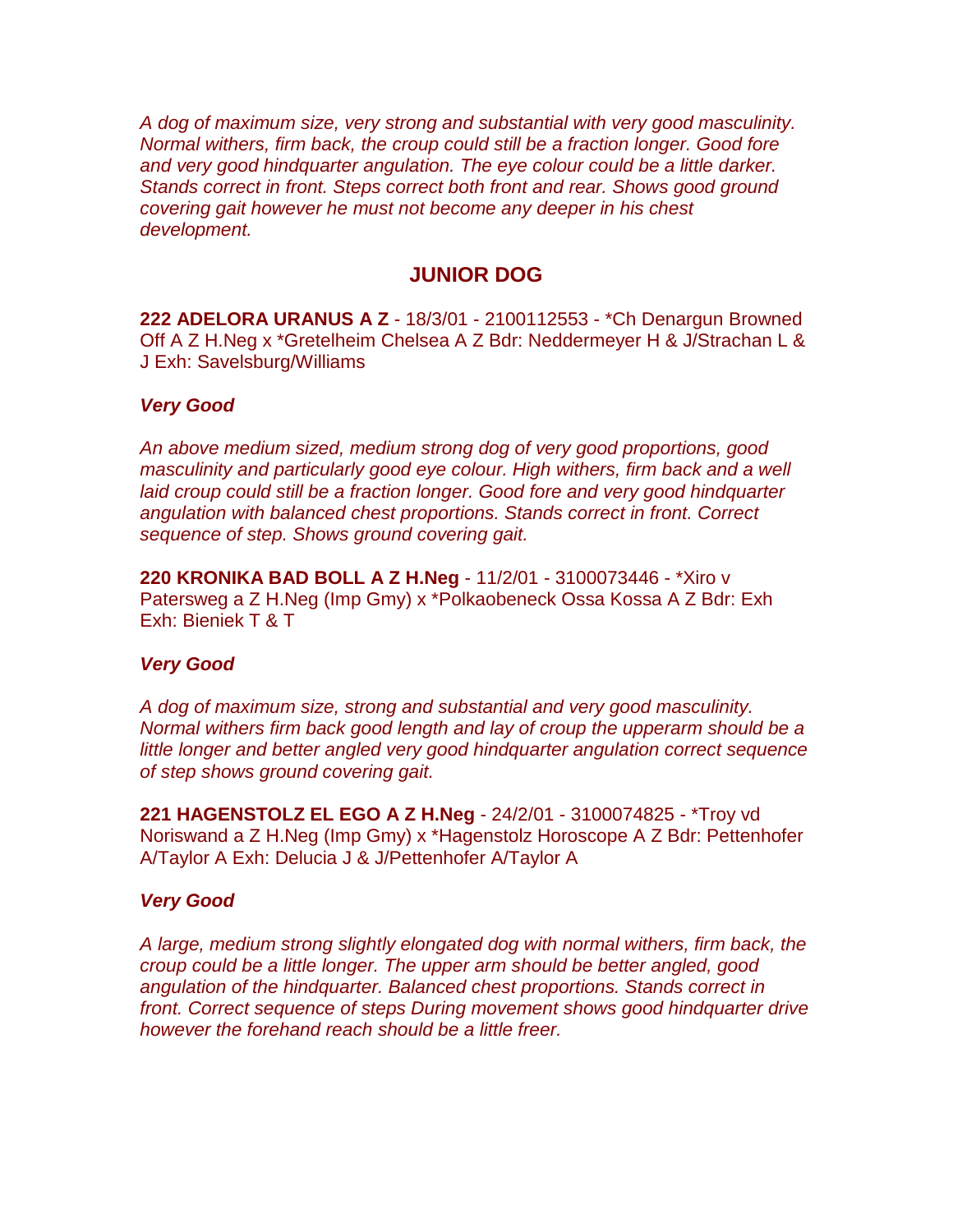**231 TARDEL BLACK DOUGLAS A Z** - 7/4/01 - 3100075822 - \*Xiro v patersweg a Z H.Neg (Imp Gmy) x \*Inga vd Waterkant a Z (Imp Gmy) Bdr: Exh Exh: Dyer R & L

# *Very Good*

*A very masculine dog, standing on the upper limit of size, strong dog. High withers, firm back and short croup. The upper arm is steep and good hindquarter angulation. Stands not quite correct in front (stands slightly turned out), steps wide in front and narrow at rear. Shows normal gait which should show a little more ground cover.*

**224 SANJESSA JONALT LOMU** - 30/5/01 - 3100080057 - \*Troy vd Noriswand a Z H.Neg (Imp Gmy) x \*Kronica Arni A Z Bdr: Exh Exh: Shaw T & P/Mase S & S

## *Very Good*

*A large, strong and substantial dog with good masculinity. Normal withers, firm*  back a well laid croup could be a little longer. The upper arm could be a little *longer and better angled and very good hindquarter angulation. Stands correct in front and as yet final chest development has not been achieved. Steps correct in front, slightly narrow at rear. Shows good gait.*

**223 RHOSYN SHOWMAN** - 26/5/01 - 5100019954 - \*Ch Leitungen Prince Rowdy A Z H.Neg x \*Rhosyn Ashanti A Z Bdr: Collins SJ & C Exh: Karasaridis J

## *Good*

*A dog of maximum size, strong dog of good masculinity unfortunately the light eye colour. Normal withers, the ligamentation over the back is not quite firm as yet, the croup is slightly short and steep. Good fore and hindquarter angulation. Stands correct in front. Correct sequence of steps. The hock joints must become firmer. During movement should show more ground cover.*

# **INTERMEDIATE DOG**

**228 \*ARKAHLA GONZO A Z** - 20/8/00 - 5100016460 - \*Ch Arkahla Astrodome A Z H.Neg CD ET x \*Arkahla Foreffsake A Z Bdr: Exh Exh: O'Loughlin W & J

# *Very Good*

*An above medium sized, medium strong, slightly elongated dog with good top and underline. Good fore and very good hindquarter angulation. The pasterns could be a little firmer and the eye colour a little darker. Stands correct in front. Correct sequence of step however the hock joints should remain firmer. Shows ground covering gait.*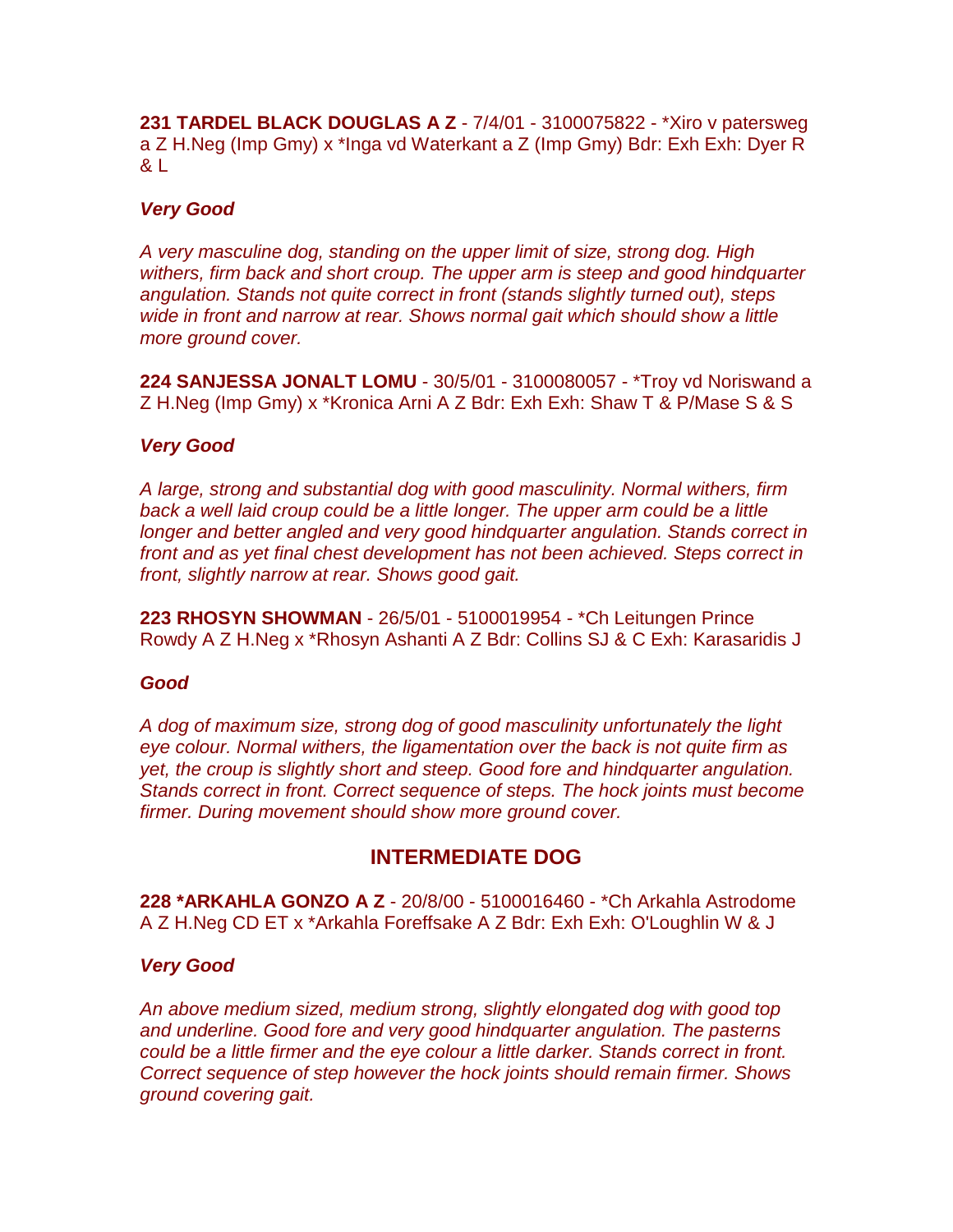**230 LASSLAND STORM TROOPER A Z** - 11/10/00 - 3100071754 - \*Ch Iwan v Lechtal a Z H.Neg (Imp Gmy) x \*Lassland Thunda Storm A Bdr: Gardner C & L Exh: McPherson A & A

## *Very Good*

*A large, medium strong, well pigmented slightly elongated dog Normal withers, a well laid croup which could be a little longer. Slightly short lower chest. Good fore and very good hindquarter angulation. Stands correct in front. Correct sequence of step. Shows good gait however the dog is somewhat slab sided.*

**227 VONRAUTEN MITCHELL** - 16/8/00 - 5100016629 - \*Jock v Arlett a Z H.Neg (Imp Gmy) x Ch Vonrauten Sierrah A Z Bdr: Exh Exh: Mitchell G

## *Very Good*

*An above medium sized, strong and substantial slightly elongated dog. Normal withers, the ligamentation over the back is quite firm, the well laid croup should be a little longer. Good fore and very good hindquarter angulation. The dog must not become any deeper in his chest development. Stands correct in front. Correct sequence of step where the hock joints should remain firmer. Shows ground covering gait.*

**229 \*RHOSYN QUEST FOR POWER A Z** - 7/10/00 - 5100016996 - \*Rhosyn Kriskross A Z H.Neg x \*Rhosyn Chicago Hope A Z Bdr: Collins SJ & C Exh: Whelan P & Z/Collins SJ & C

## *Very Good*

*An above medium sized, medium strong dog with good masculinity. Large but firm ears. Normal withers, firm back, the croup is slightly steep and could be a little longer. Good fore and very good hindquarter angulation and the pasterns could also be a little firmer. Stands correct in front. Correct sequence of step where the hock joints should remain firmer. Shows good ground covering gait.*

**226 SHALEEDY JUSTA LEGEND A Z H.Neg** - 16/6/00 - 3100062641 - \*Turnberry Stands Alone A Z x \*Shaleedy Zulu Maiden A Z Bdr: Moody F Exh: Osborne C

## *Very Good*

*A dog of maximum height, which is strong and substantial, with very good masculinity. High withers, firm back, the croup is slightly short and slightly steep. The pasterns could be a little firmer. Good fore and very good hindquarter angulation. Slightly short lower chest. Steps correct in front, at rear with his hock*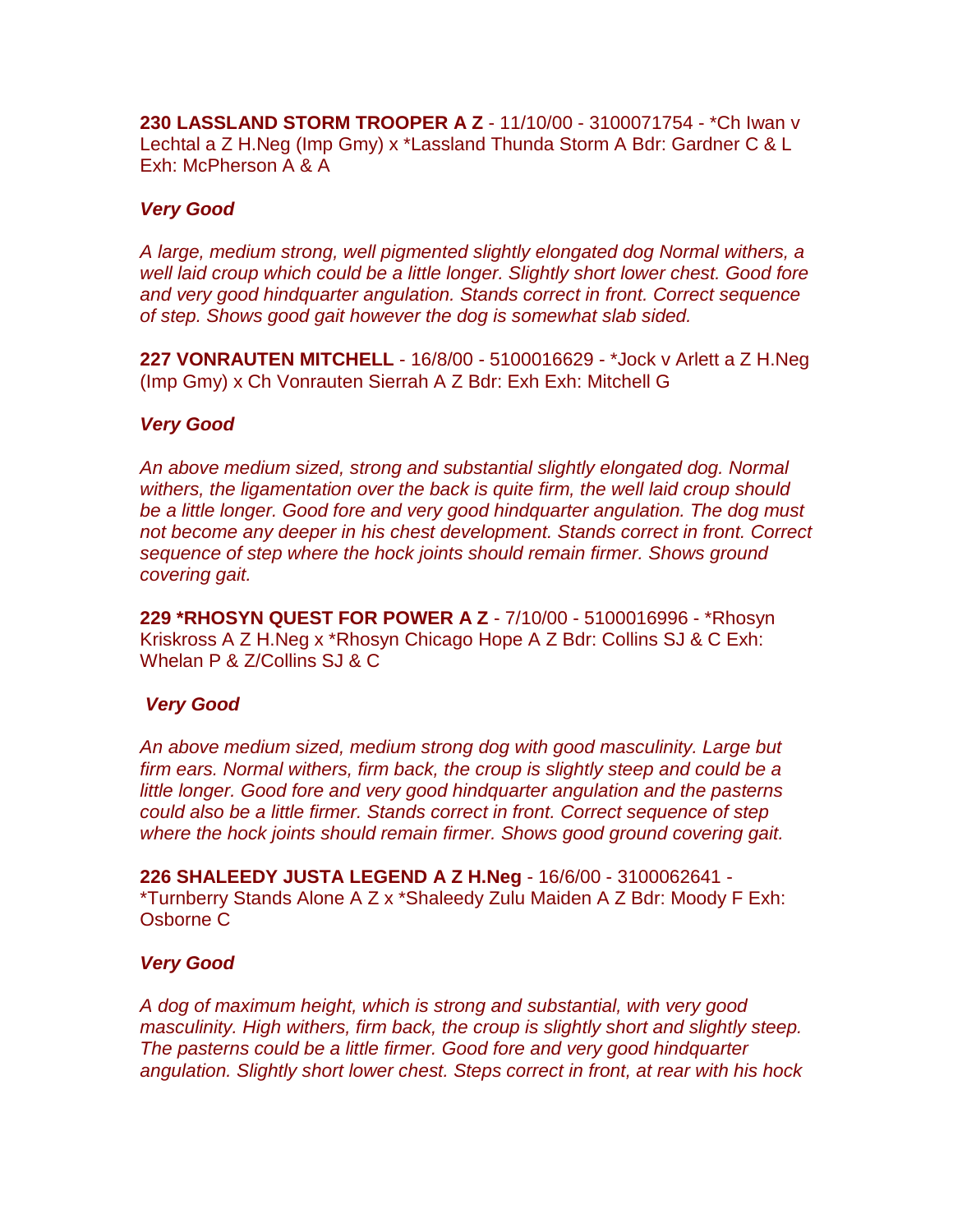*joints close and the hock joints should remain firmer. Shows ground covering gait.*

**225 \*TAURORN JAZZMAN A Z** - 4/9/00 - 5100016638 - \*Ch Arkahla Astrodome A Z H.Neg CD ET x \*Delaforce Cool Runnings A Z Bdr: Wellman G Exh: Fielder B

# *Very Good*

*A large, medium strong slightly elongated well pigmented dog. Normal withers, firm back, and the croup while of good length is slightly steep. Good fore and very good hindquarter angulation. Stands correct in front. Correct sequence of steps. Shows good gait. The eye colour could be a little darker*

# **OPEN DOG**

**232 \*CH.LEITUNGEN PRINCE ROWDY A Z H.Neg** - 14/6/97 - 2100008734 - \*Ch Iwan v Lechtal a Z H.Neg (Imp Gmy) x \*Leitungen Maria A Z Bdr: Lines T Exh: Lines T & D/Shaw T & P

# *Excellent*

*A large, strong and substantial dog of very good proportions, very good masculinity, and very good topline. Good fore and very good hindquarter angulation, with balanced chest proportions. Stands correct in front. Correct sequence of step. Shows far reaching, powerful gait with very good hindquarter drive and free forehand reach.*

**233 \*CH.DENARGUN BROWNED OFF A Z H.Neg** - 5/8/97 - 3100014767 - \*Ch Iwan v Lechtal a Z H.Neg (Imp Gmy) x \*Ch Denargun Blue Print A Z Bdr: Exh Exh: Ballantyne K

# *Excellent*

*A large, strong and substantial well pigmented dog of very good proportions. High withers, firm back, and good length and lay of croup. Good fore and very good hindquarter angulation. Stands correct in front. Steps correct in front, slightly narrow with his hock joints at rear, and the hock joints could be a little firmer. Shows ground covering gait with powerful hindquarter drive and free forehand reach.*

**239 \*ZANDRAC PERFECT CRIME A Z H.Neg** - 23/11/98 - 3100032530 - \*Ch Iwan v Lechtal a Z H.Neg (Imp Gmy) x \*Legionaire Saturn Sheets A Z Bdr: Exh Exh: Jones R & A

# *Excellent*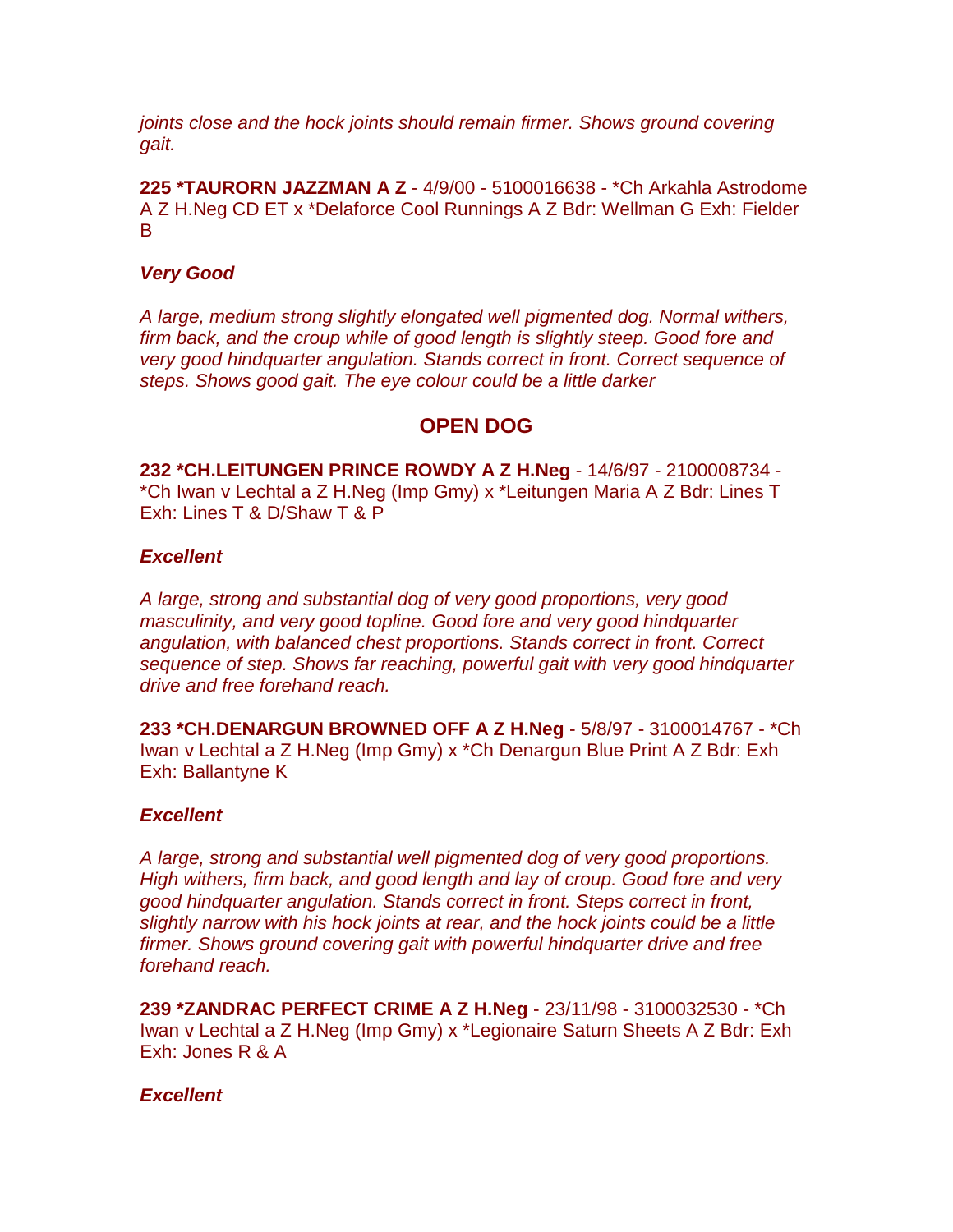*A large, medium strong dog with very good expression and very good masculinity. High withers, firm back, and well laid croup which could be a fraction longer. Good fore and very good hindquarter angulation. Stands not quite correct in front, steps correct at rear, and slightly narrow in front. Shows ground covering gait with powerful hindquarter drive and free forehand reach.*

**237 \*ADELORA MARCUS A Z H.Neg** - 21/10/98 - 2100047893 - \*Karlrach Rum Ball A Z H.Neg x \*Gretelheim Yana A Z Bdr: Neddermeyer H & J/Strachan L & J Exh: Sims G

## *Excellent*

*A large, strong and substantial, slightly elongated dog with normal withers, the*  ligamentation over the back should be a little firmer, well laid croup could be a *little longer. Balanced chest proportions. Good fore and hindquarter angulation,the pasterns could be a little firmer. Stands correct in front. Correct sequence of step. Shows very good ground covering gait.*

**242 \*BODECKA GRANDSLAM A Z H.Neg** - 30/8/99 - 3100046079 - \*Ch Iwan v Lechtal a Z H.Neg (Imp Gmy) x \*Bodecka Bolly A Z CD Bdr: Exh Exh: Joseph J

## *Excellent*

*Double P1 upper left. A large, medium strong dog with good topline, Balanced chest proportions. Good fore and very good hindquarter angulation. The pasterns could be a little firmer. Stands correct in front. Correct sequence of step. Shows ground covering gait.*

**245 \*VONPETA QUESTOR A Z H.Neg** - 26/10/99 - 5100012653 - \*Ch Iwan v Lechtal a Z H.Neg (Imp Gmy) x \*Ch Vonpeta Eva A Z Bdr: Damarell PN & Pike JE Exh: Yardley P & I

# *Excellent*

*A dog of maximum size, grey and of good pigment with much substance and strength, very good masculinity, particularly good eye colour, and slightly flat withers. The well laid croup could still be a little longer. Balanced chest proportions. The upperarm could be a little longer and better angled. Very good hindquarter angulation. Stands correct in front. Steps correct in front, narrow at rear, the elbow connection should be firmer. During movement shows good hindquarter drive and the forehand reach could be a little freer.*

**236 \*AMBALA RONALD BELFORD A Z H.Neg** - 13/11/97 - 2100019518 - \*Ambala Ricochet A Z H.Neg x \*Dorsten Merrry Fox A Bdr: Stokes M & F Exh: Rumsey V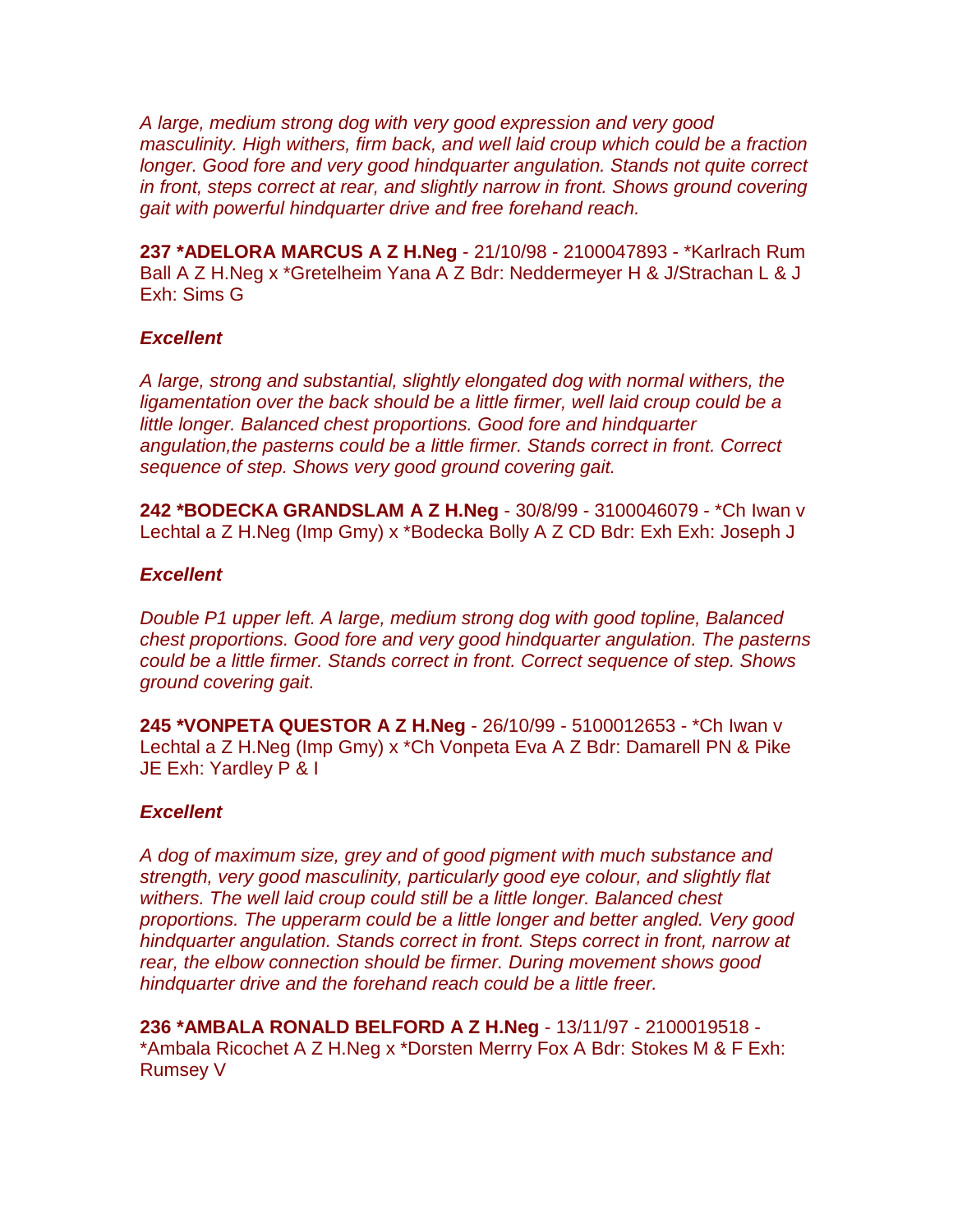## *Excellent*

*A large, strong and substantial dog with slightly flat withers, slight dip behind the wither and the croup is slighlty short and steep. Balanced chest proportions. Good fore and hindquarter angulation. Stands correct in front. Correct sequence of step. During movement shows ground covering gait during which the dog should carry his withers a little higher*

**244 \*SPELLBINDA HIGH N MIGHTY A Z H.Neg** - 13/10/99 - 3100048536 - \*Stobar Peete A Z H.Neg x \*Ch Bronacre Ramoth A Z Bdr: Exh Exh: Adams A

## *Excellent*

*A large, strong and substantial, slightly elongated dog with very good masculinity. Normal withers, the croup is slightly steep and could also be a fraction longer. The upper arm could still be better angled. Very good hindquarter angulation. The pasterns could be a little firmer. Steps correct in front, slightly narrow at rear, where the hock joints should remain a little firmer. During movement shows good hindquarter drive and the forehand reach should be a little freer.*

**238 \*RHOSYN ICE LORD A Z H.Neg** - 25/10/98 - 5100007991 - \*Pendragan Hot As Hell A Z H.Neg x \*Rhosyn Yuanita A Z Bdr: Collins SJ & C Exh: Pittelli S

#### *Excellent*

*A large, strong and substantial, slightly elongated dog with normal withers, slight dip behind, the croup, which is of good length, is set slightly steep. Good fore and very good hindquarter angulation. Stands correct in front. Steps narrow in front, slightly wide at rear, the elbow connection is not complete. Shows very good movement however falls slightly on the forehand.*

**248 \*LEBERHINE IJAZ A Z H.Neg** - 6/4/00 - 5100014919 - \*Mutz von Schuttingerweg a Z (Imp Gmy) x \*Lindanvale Ritzi (Imp UK) Bdr: Garvican H & C Exh: Evans R

## *Excellent*

*A large, medium strong dog with very good masculinity. Normal withers and short croup. The upper arm should be longer and better angled, good hindquarter angulation. Slightly short lower chest. Steps slightly wide in front, correct at rear, the hock joints should be firmer. He shows good, somewhat hasty movement.*

**247 \*BRUANGIE PHONEX RISING A Z H.Neg** - 21/1/00 - 5100014423 - \*Ch Denargun Browned Off A Z H.Neg x \*Bruangie Hearts Desire A Z Bdr: Exh Exh: Corlett K & V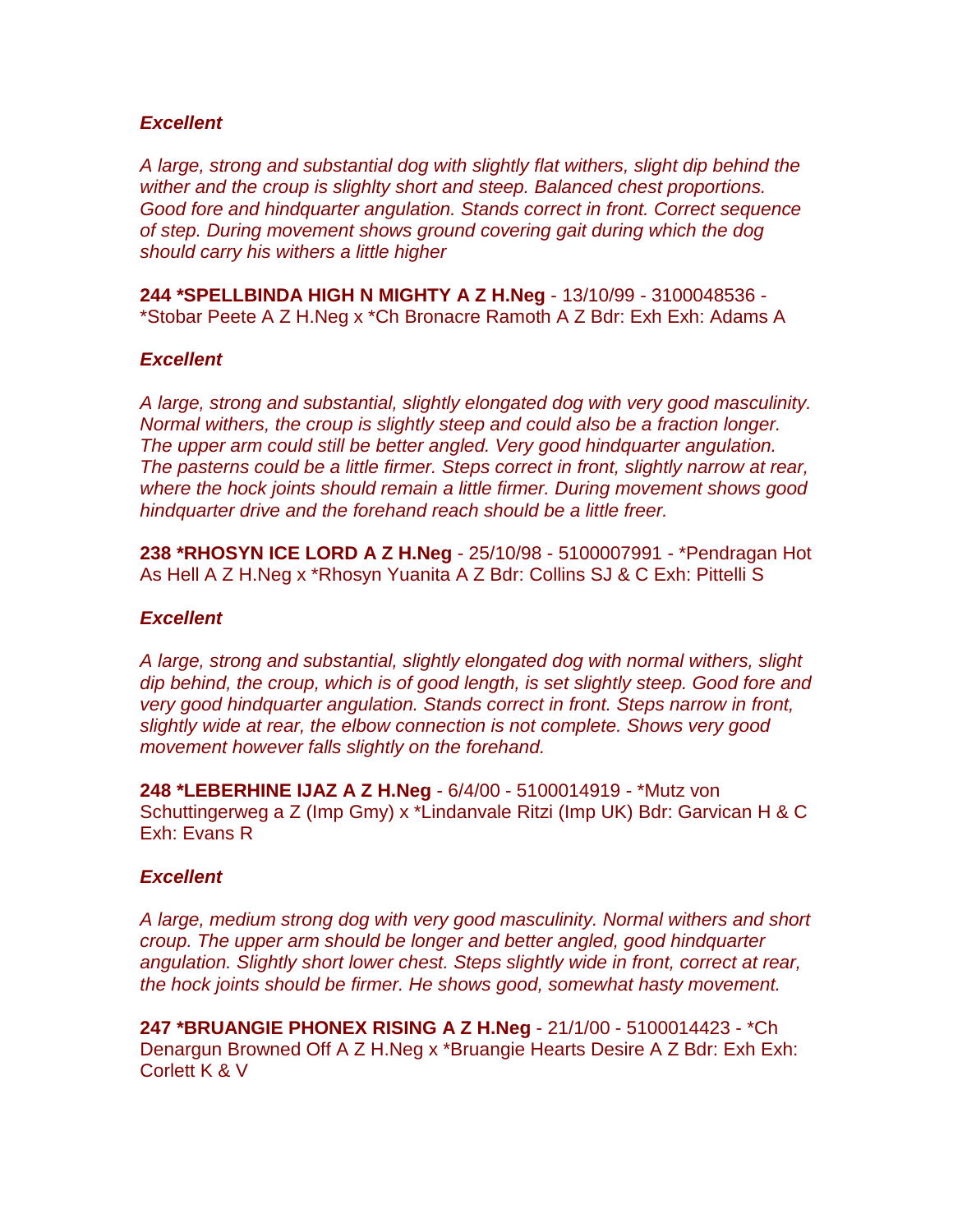# *Very Good.*

*A large, strong and substantial dog with a slightly wide set of ears. Normal withers, not quite firm back ligamentation and slightly steep and slightly short croup. The upperarm could be longer and better angled, good hindquarter angulation. Slightly short lower chest. Stands not quite correct in front. Correct sequence of step. During movement shows good hindquarter drive and the forehand reach could be a little freer.*

**243 \*CRAISAN THUMPA A Z H.Neg** - 12/9/99 - 5100012295 - \*Ch Iwan v Lechtal a Z H.Neg (Imp Gmy) x \*Craisan Petra A Z Bdr: Exh Exh: Haysman R & J

# *Very Good*

*An above medium sized, medium strong, elongated dog with normal withers, the ligamentation over the back is not quite firm, and short croup. Good fore and very good hindquarter angulation. Slightly short lower chest. Stands correct in front, steps slightly narrow both front and rear, the hock joints must become firmer. During movement shows good hindquarter drive and the forehand reach should be a little freer.*

# **CHALLENGE DOG Hero von Grundel Trophy**

\*CH.LEITUNGEN PRINCE ROWDY A Z H.Neg

# **RESERVE CHALLENGE DOG**

\*CH.DENARGUN BROWNED OFF A Z H.Neg

# **OBEDIENCE TRIAL**

First of all, thank you to the GSDC of SA for the appointment, I certainly enjoyed judging all classes. To all those helpers who made each day for me run so smoothly, thank you. To all competitors who I judged over the weekend, I thought your conduct in the ring was excellent and congratulate you on your results. To those who missed qualifying, I wish you better luck next time. I was very impressed with the overall standard. Judge: Mrs. A Rumble

# **UTILITY DOG**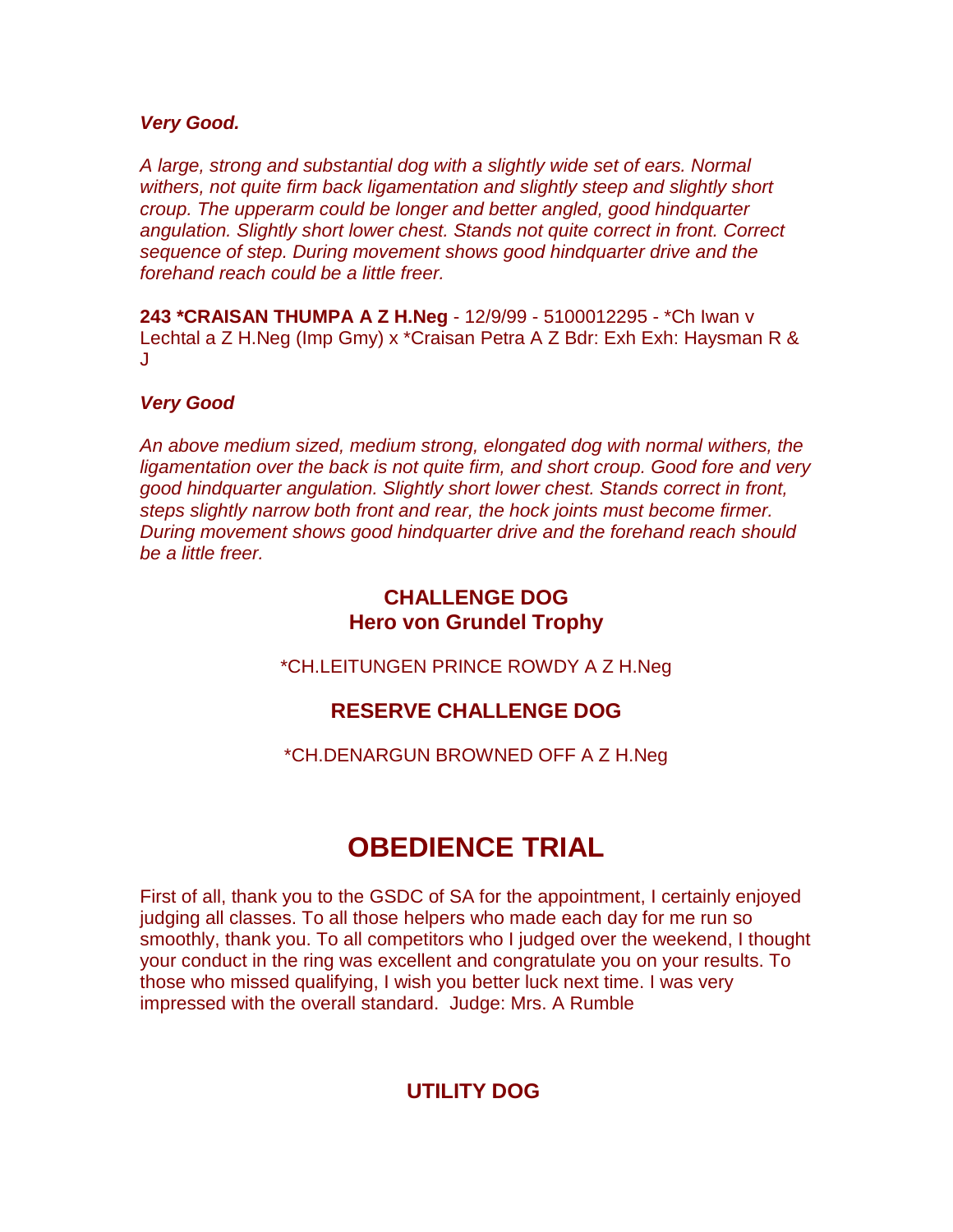# **UTILITY BITCH**

## **Cat No. 351 OC, TC Bronzehund Delectable E.T. SCORE: 182 (1st)**

*The dog found the article quickly, but hesitated in picking it up. Both send-away exercises were very good but sits could have been quicker. In the scent discrimination exercise, dog worked well retrieving all correct articles with minor points lost for slow sits. The signal exercise was excellent. The dog retrieved the correct glove (No. 1). In the group exercises, full marks awarded. A very nice performance overall. Group stand and down stay full marks.*

## **Cat No. 352 OC Iniff Street Credit AD SCORE: 165 NQ**

*Seek back - excellent with a minor deduction for the mouthing. In both sendaways, the dog was very enthusiastic and this continued in the scent discrimination exercise, where the dog performed very well in all parts. In the signal exercise, dog moved a foot when left in the stand and the down was very borderline to moving more than half a body length. A good speak on command exercise, moved one paw in the stand. Group exercises - full points for the stand but unfortunately the dog lifted the hindquarters in the down stay to non qualify. Commiserations to the handler who would have had an excellent score.*

# **OPEN DOG**

#### **Cat No. 353 Iniff Excalibur CDX SCORE : 193 (1st)**

*Excellent heelwork with only 1 point lost, full points for stand for examination. A slow sit on the lead up to the drop on recall but otherwise, perfect. Lovely presents on both dumbbell retrieve exercises and at the broad jump, just a crooked front. Sit/Down stays full marks. This team were a delight to judge.*

#### **Cat No. 355 Allinka Ultimatum A Z HNeg CD SCORE: 142 NQ**

*Very good heelwork, handler lost minor points for not executing a left turn (90 degrees) before fig. 8. Full marks for the examination. A lovely drop in the drop on recall, minor points off for a crooked front and finish. The dog failed to retrieve the dumbbell on the flat to non qualify but over the obstacle was fine but with a very crooked front. The broad jump, dog jumped crooked and finished crooked. A very lively and happy team to judge. Sit stay o.k. but the dog failed the down, lying down in the final 2 seconds.*

## **Cat No. 354 Adelora Orion CDX ET SCORE: 135 NQ**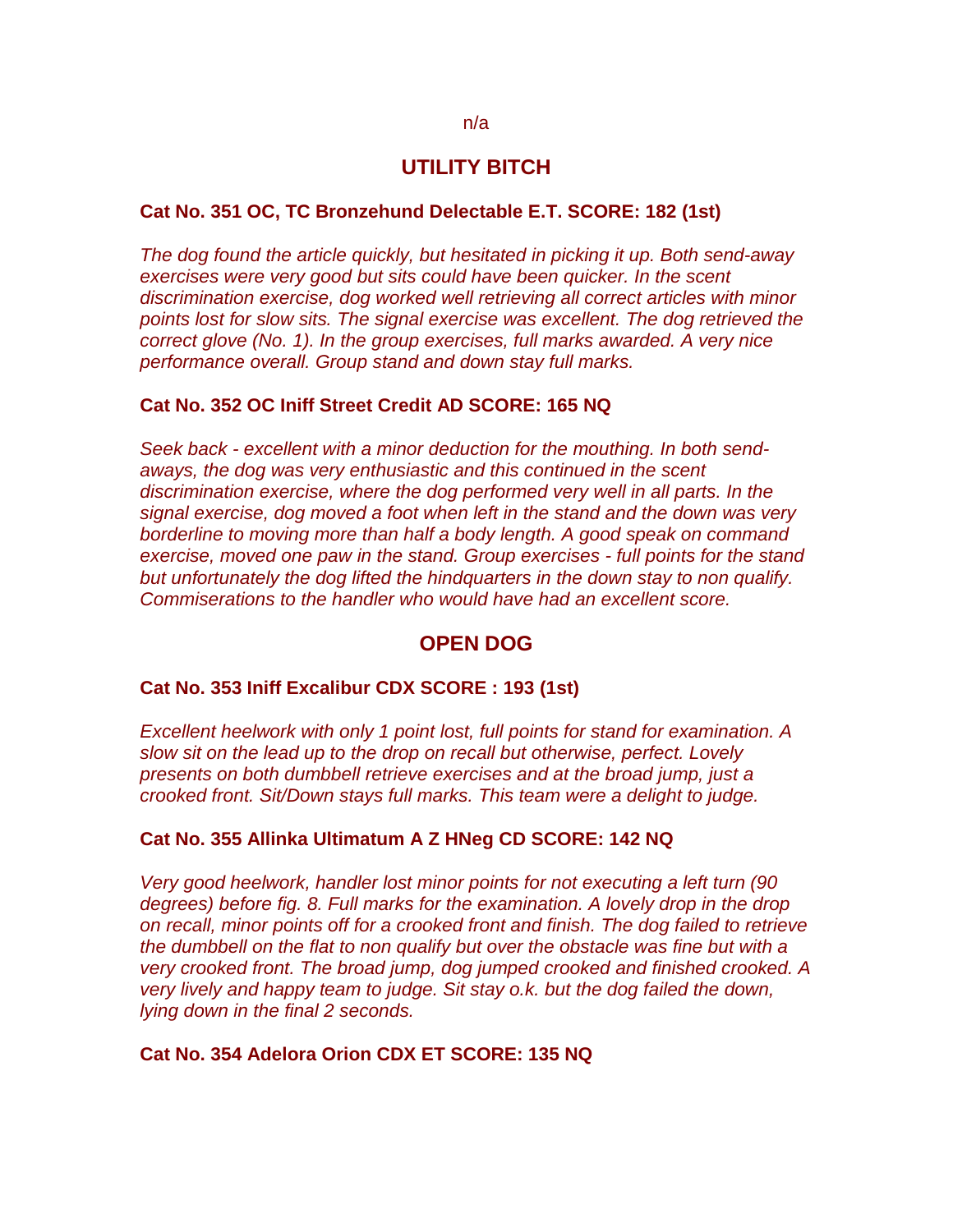*In the heelwork, handler lost points for a wrong about-turn, overall, a steady performance, but the handler could walk a little faster in normal pace. Full points for the examination. In the drop on recall, the dog did not drop - NQ. Retrieve on flat - missed sit on lead up, but a good retrieve over the obstacle, with only minor points lost for being crooked, front/finish. The dog did not jump the broad jump. Sit/Down stays full points. A little more work on both dog and handler's part, I am sure will soon be rewarded by a qualifying score.*

# **OPEN BITCH**

## **Cat No. 356 OC, TC Bronzehund Delectable E.T. SCORE: 188 (1ST)**

*Good heelwork except for occasional bumping around the figure 8. Full marks for the stand for examination. In the drop on recall, points lost on a crooked sit on the lead up and finished crooked. Both retrieve exercises very nice but lost points for the fronts and slow finish. The dog jumped crooked in the broad jump exercise. Full points for sit/down stays. A good team in the heelwork but overall too many points are being lost in the individual exercises for crooked/slow sits, which are costing this lovely team their excellent scores.*

# **NOVICE DOG**

#### **Cat No. 357 Taurorn Jazzman AZ CD ET SCORE: 190 (1ST)**

*Heel on lead; missed a sit and handler bumped dog in the figure 8. The examination was fine. In the heel free, occasional bumping in figure and a slow sit. The stand - full points. A very nice recall, with a crooked front and finish. Sit and Down Stays - full points awarded. A good team and a happy working dog.*

#### **Cat No. 358 Cougar SCORE: 181 (2nd) NQ**

*Heel on Lead - points lost for not sitting in fig. 8, slow drops and out of position. The dog moved one paw in the stand for examination. The heel free, was good, again dog missed the sit in the fig 8, and minor points for slow drops and positions. The stand stay, dog not quite in position but otherwise, did not move. Recall was good with a slow finish and points were lost on the lead up for failing to sit. Sit Stay - full points, down stay - full points. Nice handling.*

## **NOVICE BITCH**

#### **Cat No. 362 Rovene Gambler's Corah SCORE: 187 (1ST)**

*Very good heel on lead and full points for the stand for examination. The heel free was excellent but missed positions cost points. The stand stay - full points. An excellent recall, just a crooked finish. Stays - full points.*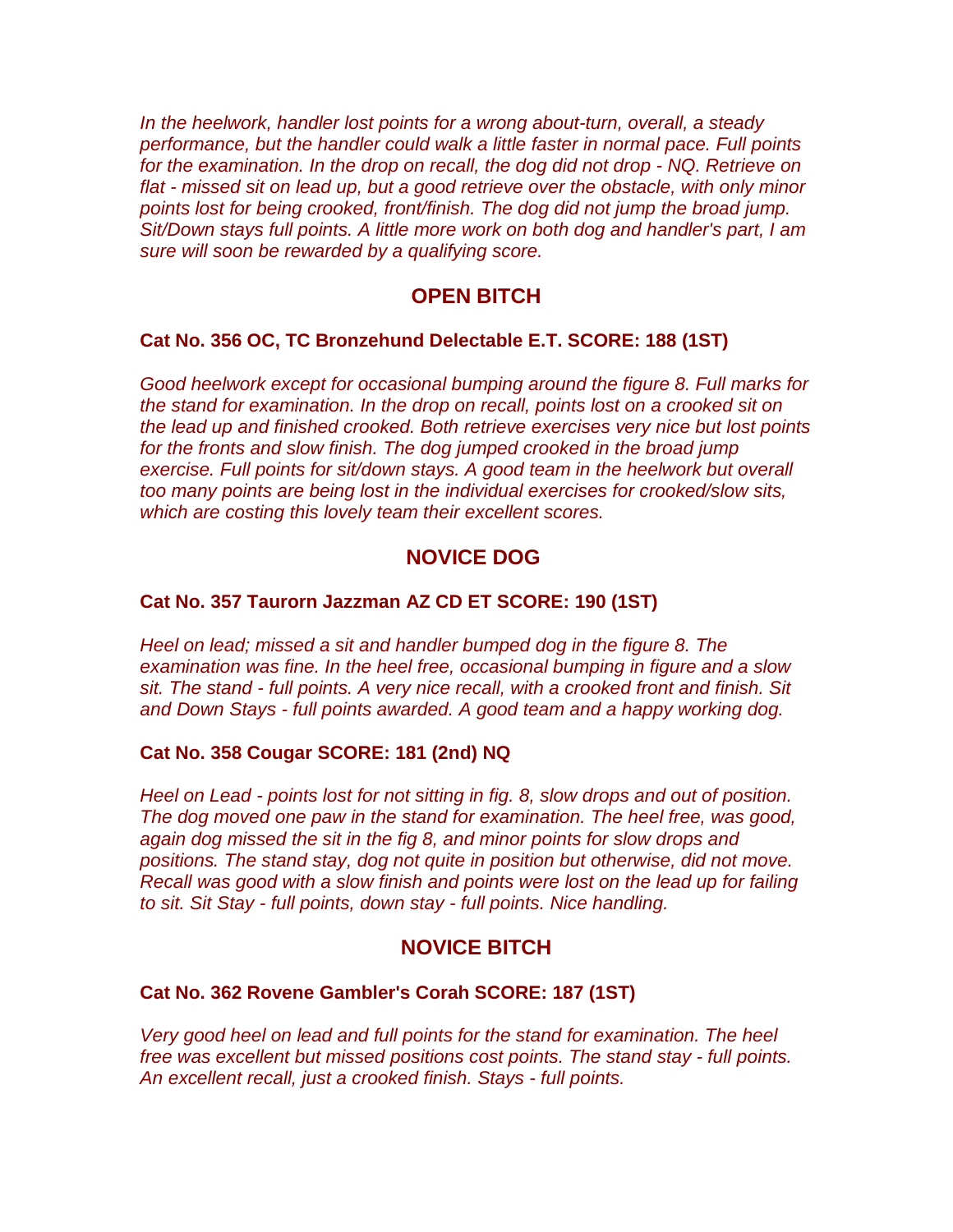## **Cat No. 364 Adelora Tennessee AZ SCORE: 147 NQ**

*Nice steady work in the heel on lead, missed a sit in slow pace. Stand for examination - full marks. In the heel free exercise, the dog stopped at the commencement and did not heel up to the handler so had to be called off. In the stand stay, the dog stopped a good distance back from the handler but stood steadily when given the stay command. A nice recall, but the dog jumped up as it finished. Solid stays, full marks.*

# **Cat No. 359 \*Vondoussa Bold Bitch AZ SCORE: 94 NQ**

*Heel on lead was good, minor points off for a slow sit, occasional bump and wide on the outside post of the fig. 8. Full marks for stand for examination. Heel free dog was wide on about turns, sat slow, cut the fig. 8 once, but recovered enough to complete the exercise. The stand stay, no problem. The dog ran past the handler on the recall and therefore non-qualified. Handler withdrew from the stays. With a bit more work, I am sure that passes towards C.D. title will come quickly!*

# **IN SHOW AWARDS**

# **WINNER OF WINNERS**

## Judge: Mr D. Rumble

# **Cat No. 353 Iniff Excalibur CDX(1st Open Dog)**

*A winning team performance. Well done to my Winner of Winners.*

# **Cat No. 351 & 356 OC, TC Bronzehund Delectable E.T(1st in Utility Bitch and Open Bitch)**

*Very good on the heelwork, would have liked to see the dog come in a bit faster on the recall in this class, and the finish was a little slower than the winning dog.*

## **Cat No. 357 Taurorn Jazzman AZ CD ET(1st Novice Dog)**

*Dog was not prepared for this class. On the recall was crooked in front and a crooked finish.*

## **Cat No. 362 Rovene Gambler's Corah (1st Novice Bitch)**

*Handler's hesitation in an about-turn, put the dog off which caused dog to lag and in the recall, dog ran passed the handler.*